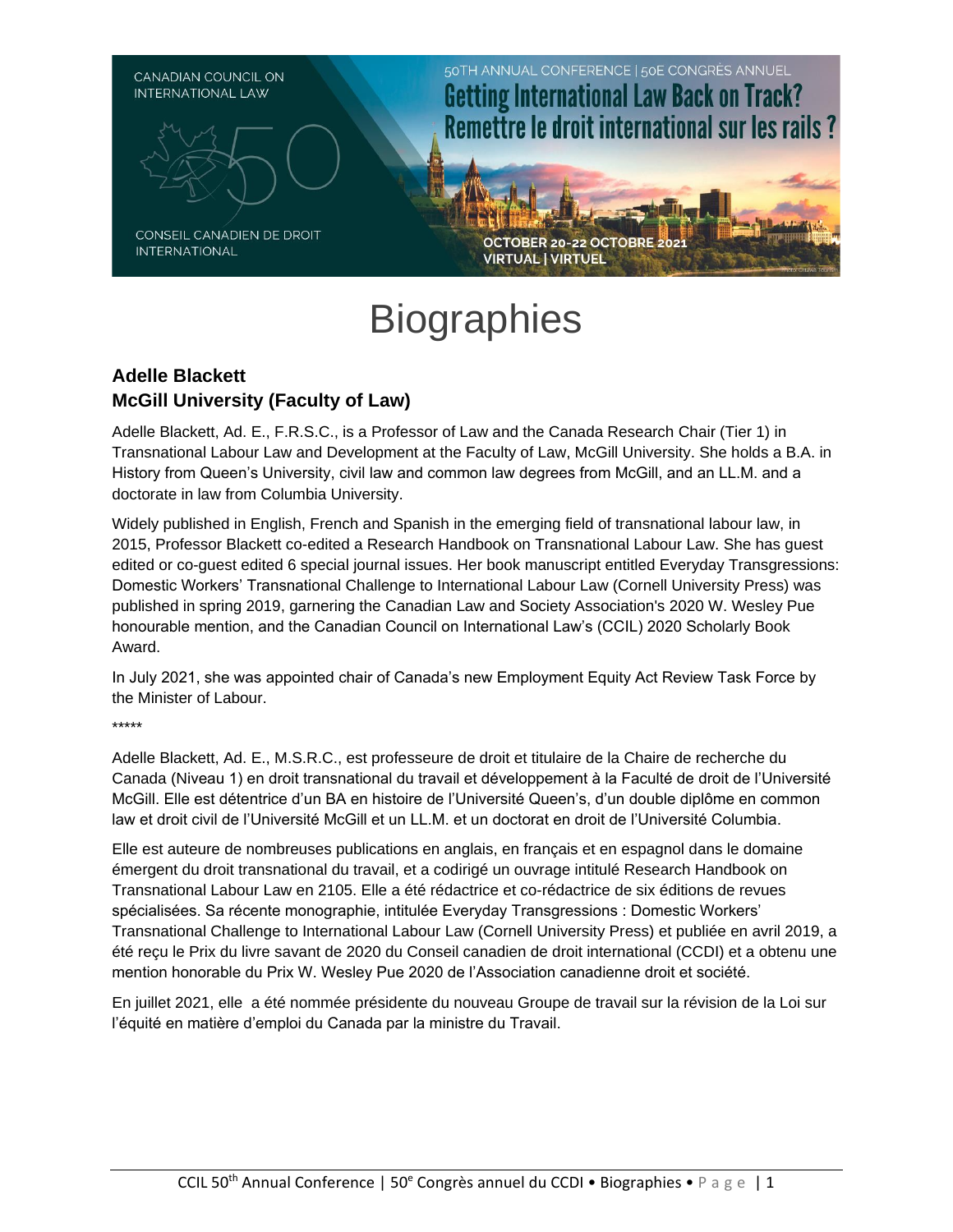# **Alan Kessel Global Affairs Canada / Affaires mondiales Canada**

Alan H. Kessel assumed his responsibilities as Assistant Deputy Minister Legal Affairs and Legal Adviser to Global Affairs Canada in September 2017. Prior to this appointment, Mr. Kessel was Deputy High Commissioner in London between September 2013 and August 2017.

Mr. Kessel has held numerous positions in the Legal Affairs Branch of Global Affairs Canada, including those of Legal Adviser (2005-13), Deputy Legal Adviser and Director General of the Bureau of Legal Affairs (2004-05), and Director of the United Nations, Criminal and Treaty Law Division.

Mr. Kessel has spent a large part of his career negotiating bilateral and multilateral instruments ranging from extradition treaties to the establishment of international criminal justice systems to prosecute perpetrators of war crimes, crimes against humanity and genocide. Mr. Kessel has represented Canadian interests before United Nations bodies and has presented government views at Canadian Parliamentary Committees. His legal work on Arctic matters has included delineation of Canada's continental shelf and sovereignty questions in the far north.

His postings abroad have included the Canadian Embassy in Sweden (1985-87), the Canadian Mission to the United Nations in Geneva, Switzerland (1990-94) and the Canadian High Commission in London, UK (2000-04 and 2013-17).

Mr. Kessel received his Bachelor of Arts degree in 1976 from the University of Waterloo and his law degree in 1979 from Osgoode Hall Law School in Toronto. Mr. Kessel was called to the Bar of Ontario in 1981. After several years in private practice in Toronto, he joined the then Department of External Affairs and International Trade in 1983.

\*\*\*

Alan H. Kessel est entré en fonction à titre de sous-ministre adjoint des Affaires juridiques et de jurisconsulte à Affaires mondiales Canada en septembre 2017. Avant d'être nommé à ce poste, M. Kessel a été haut-commissaire adjoint à Londres de septembre 2013 à août 2017.

M. Kessel a occupé de nombreux postes au sein du Secteur juridique d'Affaires mondiales Canada, notamment celui de jurisconsulte (2005-2013), de jurisconsulte adjoint et de directeur général de la Direction générale des affaires juridiques (2004-2005) et de directeur de la Direction du droit onusien, criminel et des traités.

M. Kessel a consacré une grande partie de sa carrière à la négociation d'instruments bilatéraux et multilatéraux, notamment des traités d'extradition, et a participé à l'établissement de systèmes internationaux de justice pénale visant à poursuivre en justice les auteurs de crimes de guerre, de crimes contre l'humanité et de génocides. M. Kessel a représenté les intérêts du Canada devant certains organes des Nations Unies et a agi à titre de porte-parole du gouvernement dans le cadre de comités parlementaires canadiens. Son travail juridique dans les questions relatives à l'Arctique a notamment porté sur la délimitation du plateau continental du Canada et sur les questions de souveraineté dans le Grand-Nord.

Au cours de ses années de service, M. Kessel a été affecté à l'ambassade du Canada en Suède (1985- 1987), à la mission permanente du Canada auprès de l'Organisation des Nations Unies à Genève, en Suisse (1990-1994), et au haut-commissariat du Canada à Londres, au Royaume-Uni (2000-2004, 2013- 2017).

M. Kessel a reçu son baccalauréat ès arts de l'Université de Waterloo en 1976 et son diplôme de droit de l'Osgoode Hall Law School de Toronto, en 1979. M. Kessel a été reçu au Barreau de l'Ontario en 1981. En 1983, après quelques années de pratique privée à Toronto, il a intégré ce qui était alors le ministère des Affaires externes et du Commerce international.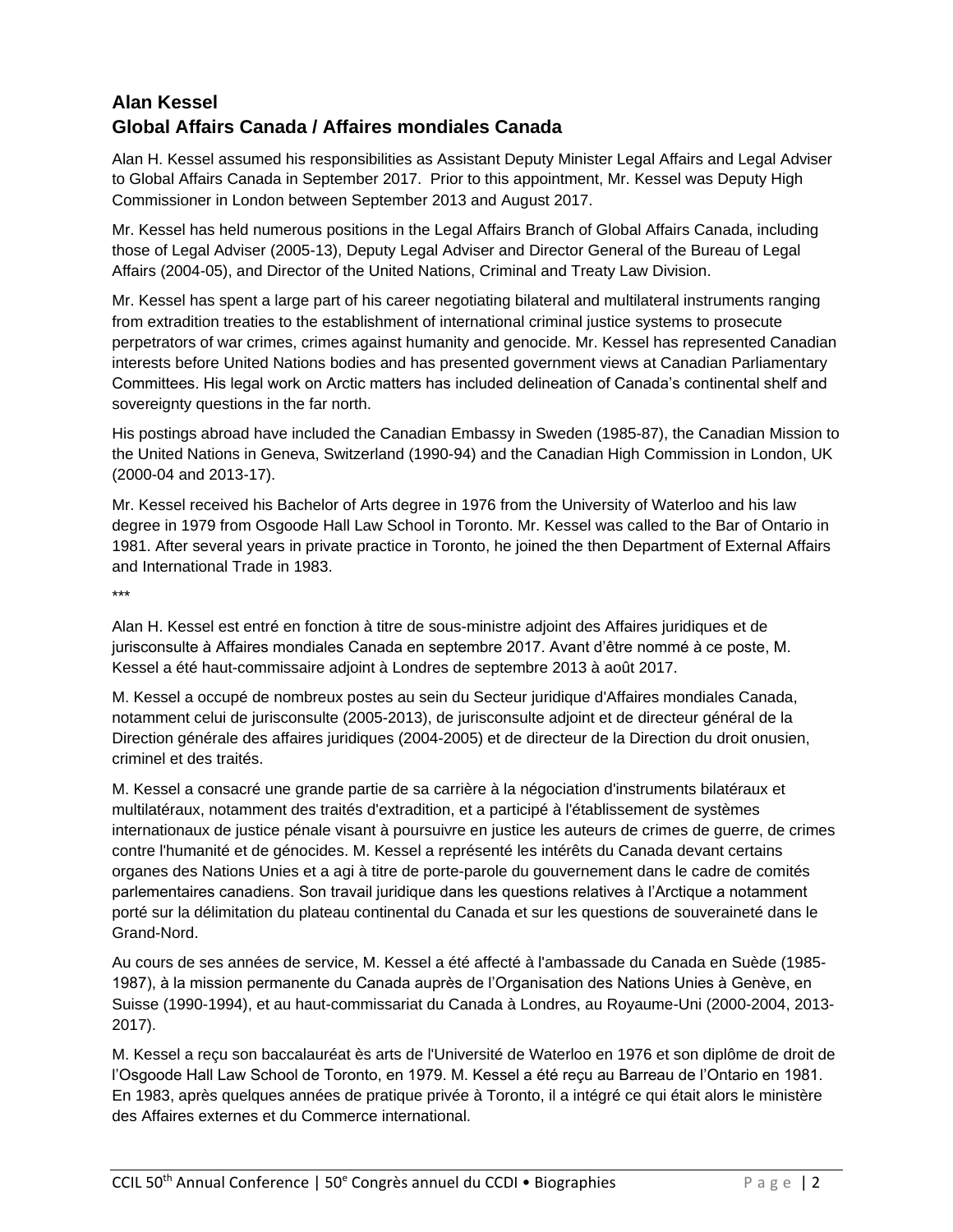# **Alexandra Harrington Center for International Sustainable Development Law**

Dr. Alexandra R. Harrington is the founder and Executive Director of the Center for Global Governance and Emerging Law, Research Director of the Centre for International Sustainable Development Law, and Vice-Chair of the Board of Women in Ethics and Compliance Global. She has served as Fulbright Canada Special Foundation Fellow at the Balsillie School of International Affairs in Waterloo, Canada and was the 2018 – 2019 the Fulbright Canada Research Chair in Global Governance, based at the Balsillie School of International Affairs. She holds a doctoral degree in law from McGill University Faculty of Law.

Dr. Harrington is the author of the book International Organizations and the Law (2018) and International Law and Global Governance: Treaty Regimes and Sustainable Development Goals Interpretation (2021). She serves as the Director of Studies for the International Law Association Colombian branch, a member of the International Law Association Committee on the Role of International Law in Sustainable Natural Resource Management for Development, and a member of the Climate Law and Governance Initiative's Scientific Committee. She also guest lectures globally on topics related to international law, environmental law, global governance and sustainable development.

# **Amélie Landriault Graduate Institute of International and Development Studies, Geneva**

Amélie is a policy analyst at Environment and Climate Change Canada and an International Law student at the Geneva Graduate Institute of International and Development Studies. She undertook her undergraduate studies in law and in international development at the University of Ottawa. During her studies, Amélie participated in several moot court competitions and interned at both the International Criminal Tribunal for Rwanda in Tanzania and the Extraordinary Chambers in the Courts of Cambodia.

# **Andras Vamos-Goldman New York University Center for Global Affairs**

Andras Vamos-Goldman is a retired Canadian diplomat, international lawyer and social entrepreneur. He has worked on multilateral, environmental, maritime boundary and Law of the Sea issues, with his focus since the turn of the century being international justice. As the head of the political section and later legal adviser at the Canadian Mission to the United Nations in New York the last time Canada was on the Security Council, inter alia he worked on the creation of the Sierra Leone Special Court, becoming the founding Chair of its Management Committee. As a member of the Bureau of the International Criminal Court Preparatory Committee, he was instrumental in standing up the ICC's institutional framework. More recently, he helped to found, and then led as Executive Director Justice Rapid Response, a hybrid intergovernmental mechanism that is helping to professionalize the field of international investigations. For this work he was selected to be an Ashoka Fellow in 2014. He is a Visiting Senior fellow and has been an adjunct clinical professor of international law at NYU's Center for Global Affairs.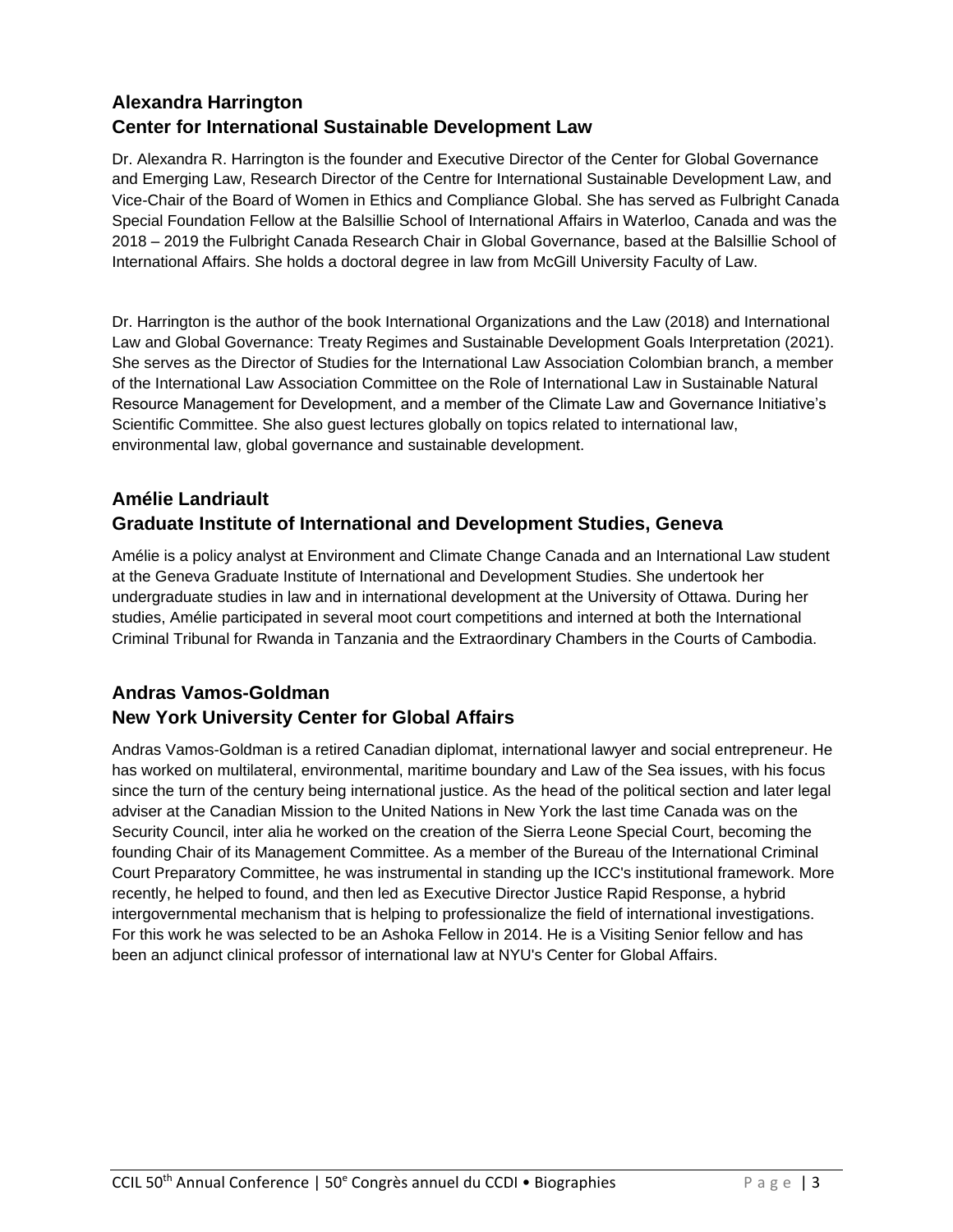# **Andrew Luesley Dalhousie University Faculty of Law**

Andrew is an Assistant Professor and Purdy Crawford Business Law Fellow at Dalhousie University's Schulich School of Law. He is also a Ph.D. candidate at the University of British Columbia's Peter A. Allard School of Law. Andrew's research intersects commercial law and blockchain technology. His dissertation argues that common law and equitable remedies for fraud must be broadened and made more accessible in order to combat the mischief of "smart contracts" ( i.e. automatically executing transactions involving cryptocurrencies or blockchain assets) being used to commit fraud.

### **Anne Frenette Global Affairs Canada**

I have an LLB from the Université de Sherbrooke and am a member of the Quebec Bar. I also obtained an MALD from the Fletcher School of Law and Diplomacy. Throughout my career in the Canadian Public and Foreign Service, I have been involved directly and indirectly in public international law issues. While the first part of my career was devoted to international fisheries and oceans issues, I join the Treaty Law Division in 2010 and have since become a treaty practitioner.

## **Anouche Beaudouin Université Côte d'Azur**

Anouche Beaudouin est maître de conférences en droit public à l'Université Côte d'Azur. Elle a exercé la fonction de juge assesseur à la Cour Nationale du Droit d'Asile (2010-2011). Ses domaines de recherche concernent principalement le territoire en droit international : tout en continuant de s'intéresser aux questions relatives à la détermination du territoire des Etats, elle élargit désormais son champ de recherche à l'émergence d'un « droit international des villes » et d'un « aménagement international du territoire » des Etats. Ses principales publications incluent : Uti possidetis et sécession, Paris, Dalloz, 2011, 667p. ; Droit international des villes, Paris, Mare & Martin, 2021, 256p. (dont la 1ère publication en ligne sur le site https://vdicil.org/ 2017).

Anouche Beaudouin is Associate Professor in public law at Université Côte d'Azur. She has been judge assessor at the « Cour Nationale du Droit d'Asile » (2010-2011). Her research mainly focuses on the territory in international law : always interested in the determination of States' territory, she now extends the scope of her research to the emergence of an « international law of the cities » and of an « international planning of States' territory ». Her publications include: "Uti possidetis et sécession" (Dalloz 2011), "Droit international des villes" (Mare & Martin 2021, 256p.; first edited on https://vdicil.org/ 2017).

## **Aristide Nononsi United Nations Independent Expert on the situation of human rights in Sudan (2014-2020)**

Dr. Aristide Nononsi is currently working for Lawyers Without Borders Canada as Country Director and Regional Representative in Mali. He has been the United Nations Independent Expert on the situation of human rights in Sudan from 2014-2020. Previously, he was the Director of the Institute for Human Rights and Development in Africa from 2012-2014, and the Executive Director of the Centre for Developing Area Studies in the Institute for the Study of International Development (McGill University) and a Senior Boulton Fellow in International Development and the Law at McGill's Faculty of Law from 2007-2011. Dr Aristide Nononsi has held significant postings at the International labor Office (in Switzerland and Algeria)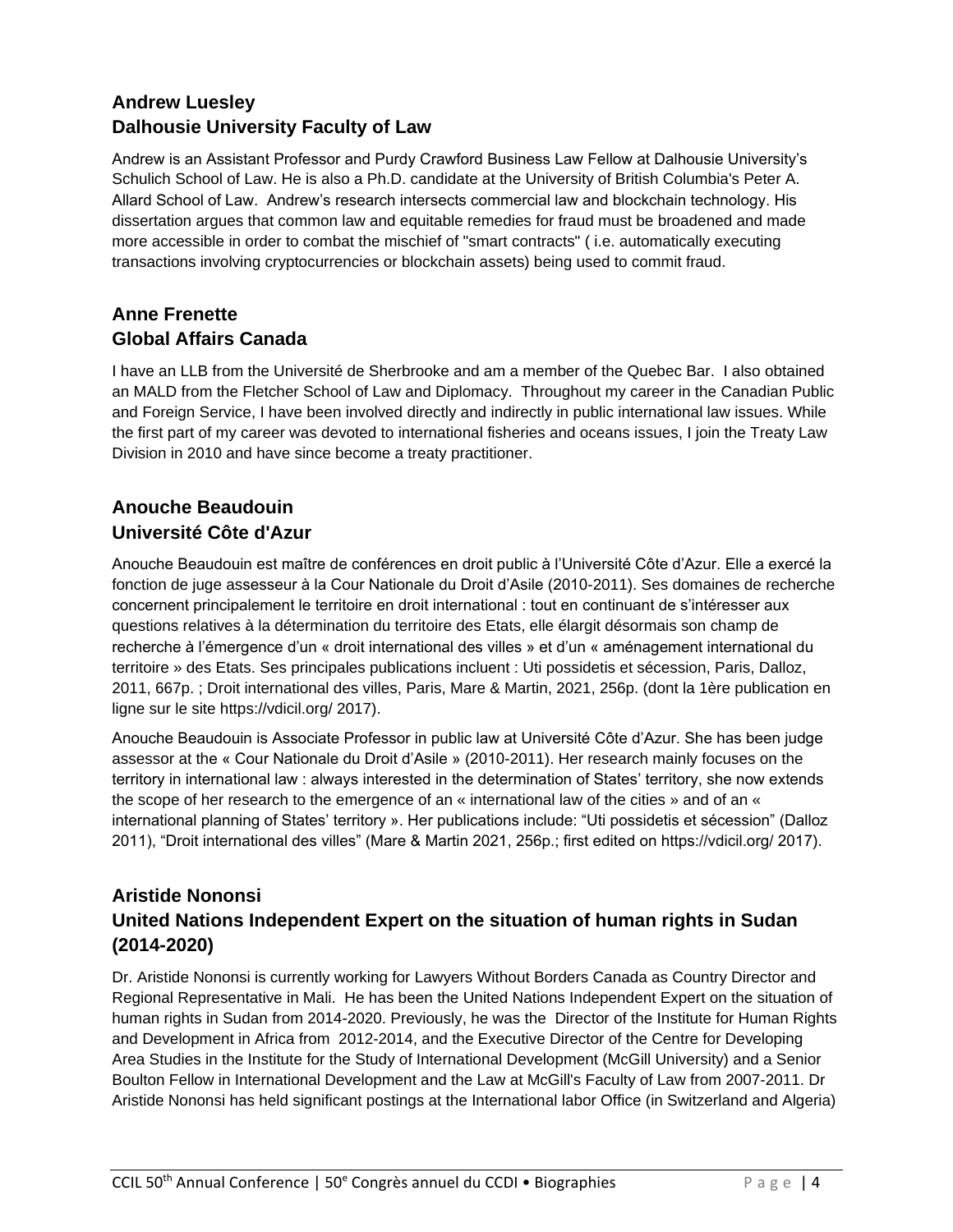from 1992-1999 as well as at the African Development Bank (in Côte d'Ivoire and Tunisia) from 1999- 2007.

Dr. Aristide Nononsi holds a Doctorate degree (Ph.D.) in Law, University Montesquieu, Bordeaux 4; a Master of Research (MRes-DEA) in political science from Sciences Po Bordeaux in France.

#### **Bernard Duhaime Université du Québec à Montréal (UQAM)**

Bernard Duhaime est professeur titulaire de droit international à la Faculté de Sciences politiques et de Droit de l'Université du Québec à Montréal (UQAM, à Montréal au Canada) où il enseigne principalement le droit international des droits humains et se spécialise dans le Système interaméricain de protection des droits de la personne (2004-). Il a également été Membre du Groupe de travail sur les disparitions forcées ou involontaires, se rapportant au Conseil des Droits de l'Homme de l'Organisation des Nations Unies (2014-2021). Bernard Duhaime est lauréat de la Fondation Pierre Elliott Trudeau (2017-2021), professeur invité à l'Université Paris II Panthéon-Assas (Paris, France), associate research fellow à la Geneva Academy (Genève, Suisse), collaborateur émérite du Centre Raoul Wallenberg pour les droits de la personne et membre du conseil aviseur du University Network for Human Rights (Wesleyan University, États\_Unis), du Torture Journal (Copenhague, Danemark) et du Centre pour le Pluralisme juridique et les droits de la personne (Université McGill, Montréal, Canada). Il est membre du Barreau du Québec au Canada depuis 1999 (avocat émérite 2021).

Bernard Duhaime is Full Professor of International Law at the Faculty of Law and Political Science of the University of Quebec in Montreal (UQAM, Montreal, Canada), where he teaches mainly international human rights law and specializes on the Inter-American System of Protection of Human Rights (2004-). He also served as a Member of the Working group on enforced or involuntary disappearances reporting to the United Nations Human Rights Council(2014-2021). Bernard Duhaime is currently a Fellow of the Pierre Elliott Trudeau Foundation (2017-2021), a visiting professor at the University Paris II Panthéon-Assas (Paris, France) and an associate research fellow at the Geneva Academy (Geneva, Switzerland). He is also senior fellow at the Raoul Wallenberg Center for Human rights (Montréal, Canada) and a member of the advisory board of the University Network for Human Rights (Wesleyan University, United States), of the Torture Journal(Copenhagen, Denmark) and of the Center for Human Rights and Legal Pluralism (McGill University, Montréal, Canada). He is a member of the Quebec Bar, in Canada since 1999 (advocatus emeritus 2021).

## **Brian L. Cox Judge Advocate, U.S. Army (retired)**

Professor Cox's work is focused on the related fields of international criminal law, the law involving armed conflict, national security law, and comparative military justice. Prior to transitioning to academia, Prof. Cox retired in 2018 from the U.S. Army after 22 years of military service. He served as an airborne infantry soldier, combat camera operator, airborne infantry officer, and for seven years as an Army judge advocate. His combat deployments include Iraq from 2003-2004 as a combat camera operator and Afghanistan from 2013-2014 as an operational law attorney and then the chief of international and operational law for Regional Command-East. His military awards, decorations, and qualifications include the Ranger Tab, Senior Parachutist Badge, Pathfinder Badge, Air Assault Badge, Bronze Star Medal, Meritorious Service Medal, Basic and Advanced Collateral Damage Estimation Certification, and Joint Firepower Certification. Prof. Cox holds an LL.M. from Queen's Law and a B.A. (International Relations) and J.D. from the University of North Carolina.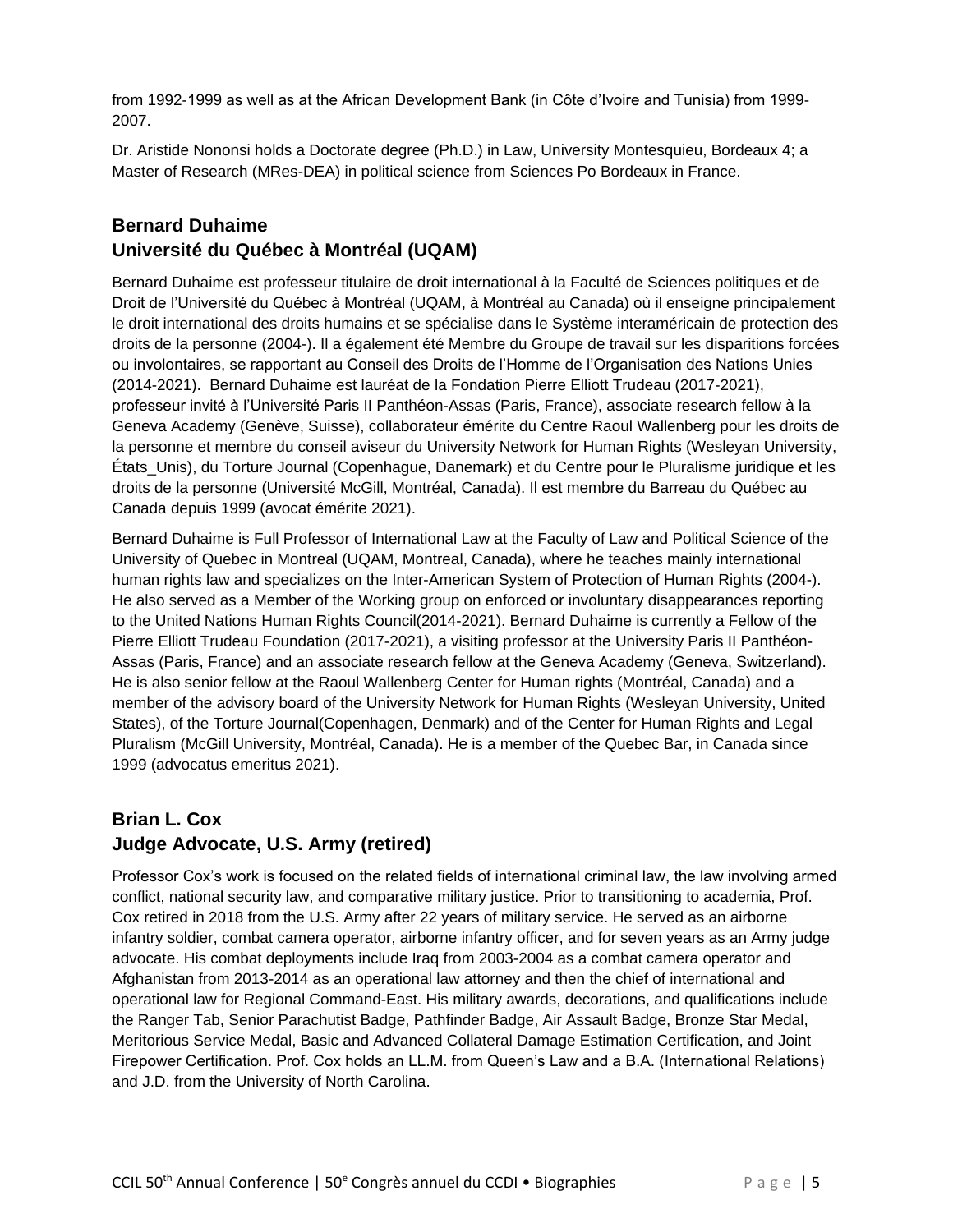# **Charles-Emmanuel Côté Faculty of Law, Université Laval**

Charles-Emmanuel Côté is Full Professor at the Faculty of Law of Université Laval in Quebec City and member of the École supérieure d'études internationales (ESEI), where he teaches Public International Law, International Economic Law and Constitutional Law. He was Associate Dean for Undergraduate Studies and Continuing Legal Education and Secretary of the Faculty of Law from 2014 to 2018. He holds a doctorate degree in law from McGill University (Dean's Honour List) and is a lawyer called at the Barreau du Québec. He is also a member of the board of directors of the Canadian Council on International Law (CCIL) and Vice-President of the Société québécoise de droit international (SQDI). Professor Côté previously held a position of constitutional policy advisor at the Secrétariat aux affaires intergouvernementales canadiennes (SAIC) of the Quebec Government. He was also a researcher at the Centre de droit de la consommation of the Université catholique de Louvain in Belgium, where he worked on legislative assistance programmes of the European Commission in Central and Eastern Europe and former USSR countries. He is a member of the International Law Association (ILA) Committee on the Rule of Law and International Investment Law, and a Member of the Investor State Dispute Settlement (ISDS) Academic Forum of PluriCourts, at the University of Oslo, which collaborates with the United Nations Commission on International Trade Law (UNCITRAL) on ISDS reform. Professor Côté is a member of NAFTA Chapter 19 and CUSMA Chapter 10 panel roster for Canada, as well as of the Canadian Free Trade Agreement (CFTA) panel roster for Quebec. His book on the participation of private persons to the settlement of international economic disputes received an award from the International Chamber of Commerce (ICC). His current research focuses on ISDS reform and the international legal aspects of federalism.

# **Darja Eastlake Directorate of Cyber Operations Law, Office of the Judge Advocate General, Canadian Armed Forces**

After 20 years as an Intelligence Officer in the Primary Reserve with two international deployments, and time as a police officer with Halton Regional and Toronto Police Services, Lieutenant-Colonel (LCol) Darja Eastlake joined the Regular Force as a Legal Officer, in 2007. This change followed law school at the University of Windsor, with a summer at the University of Oxford, and articles with the federal Department of Justice.

As a Legal Officer, LCol Eastlake's experience with operational law includes international exercises, interactions with allies, a deployment onboard Her Majesty's Canadian Ship Vancouver off the coast of Libya, and time as a legal advisor to the Canadian Joint Operations Command. Upon completion of a LL.M. at McGill University in 2020, LCol Eastlake was posted to her current position, leading the newly created Directorate of Cyber Operations Law.

Her other portfolios have included: legal advisor to the Canadian Armed Forces Strategic Response Team on Sexual Misconduct; one of the Special Advisors to the Judge Advocate General; and the legal advisor to the Chief of the Defence Staff's office.

When not at work, LCol Eastlake enjoys time with her husband, two children, and Huskylab, being outdoors as much as possible.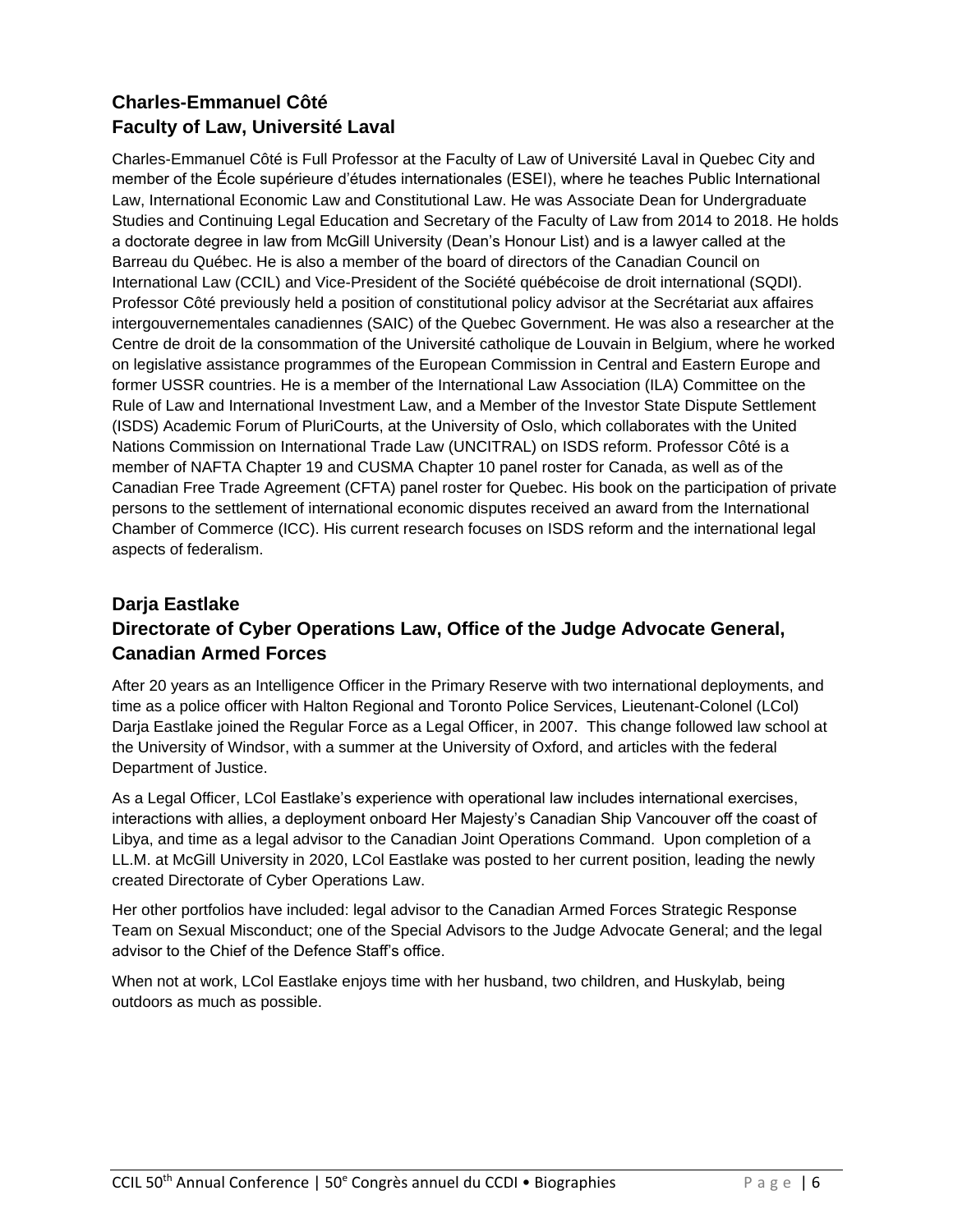# **David Hughes Human Rights Research and Education Centre, University of Ottawa**

David Hughes is the Alex Trebek Postdoctoral Fellow at the University of Ottawa, Faculty of Law and an Instructor at Trinity College, University of Toronto. He holds a Ph.D. from Osgoode Hall Law School during which time he spent two years at the University of Michigan Law School as a Grotius Research Fellow. David has written about various topics and themes relating to international law which have appeared or within a number of journals including the European Journal of International Law, the Georgetown Journal of International Law, and the Melbourne Journal of International Law. Before beginning his doctoral work, David worked at the Council of Europe and with the UN High Commissioner for Refugees.

#### **Desirée LeClercq Cornell ILR School & Associate Member, Cornell Law Faculty**

Desiree is an Assistant Professor of International Labor Law at Cornell University's School of Industrial Labor Relations. After graduating from the University of Texas School of Law, she spent four years working for the Chairman of the National Labor Relations Board, before joining the International Labor Organization (ILO) Standards Department. At the ILO, Desiree specialized in maritime labor law and spent several years assisting governments and stakeholders in implementing the Maritime Labor Convention's fundamental labor rights. She left the ILO in 2016 to join the Office of the United States Trade Representative (USTR) under the Obama Administration. As Director for Labor Affairs at USTR, Desiree negotiated labor provisions in trade agreements and was extensively involved in labor and traderelated discussions between the United States and Southeast Asian countries. She left USTR in 2020 to join Cornell's law faculty.

## **Ekaterina Antsygina Queen's University, Faculty of Law**

Ekaterina Antsygina is a Ph.D. candidate at the Queens University Faculty of Law. Her research is devoted to the delimitation of the extended continental shelves in the Central Arctic Ocean.

Ekaterina worked as an assistant professor of public international law at the Catholic University of Colombia and published several articles on the law of the sea.

Ekaterina Antsygina holds an LL. B with distinction from Mari State University, Russia; and an LL. M in International and Comparative Law from The Ohio State University, USA. Her master studies were sponsored by the Fulbright Scholarship. Mrs. Antsygina is admitted to the practice of law in Russia and the State of New York. The scientific interests of Ekaterina include the law of the sea, international environmental law, public international law, and Arctic governance.

Ekaterina worked as a visiting scholar at the Max Planck Institute Luxembourg for Procedural Law, Scandinavian Institute of Maritime Law, The International Institute for Applied Systems Analysis, and as an intern at the International Tribunal for the Law of the Sea.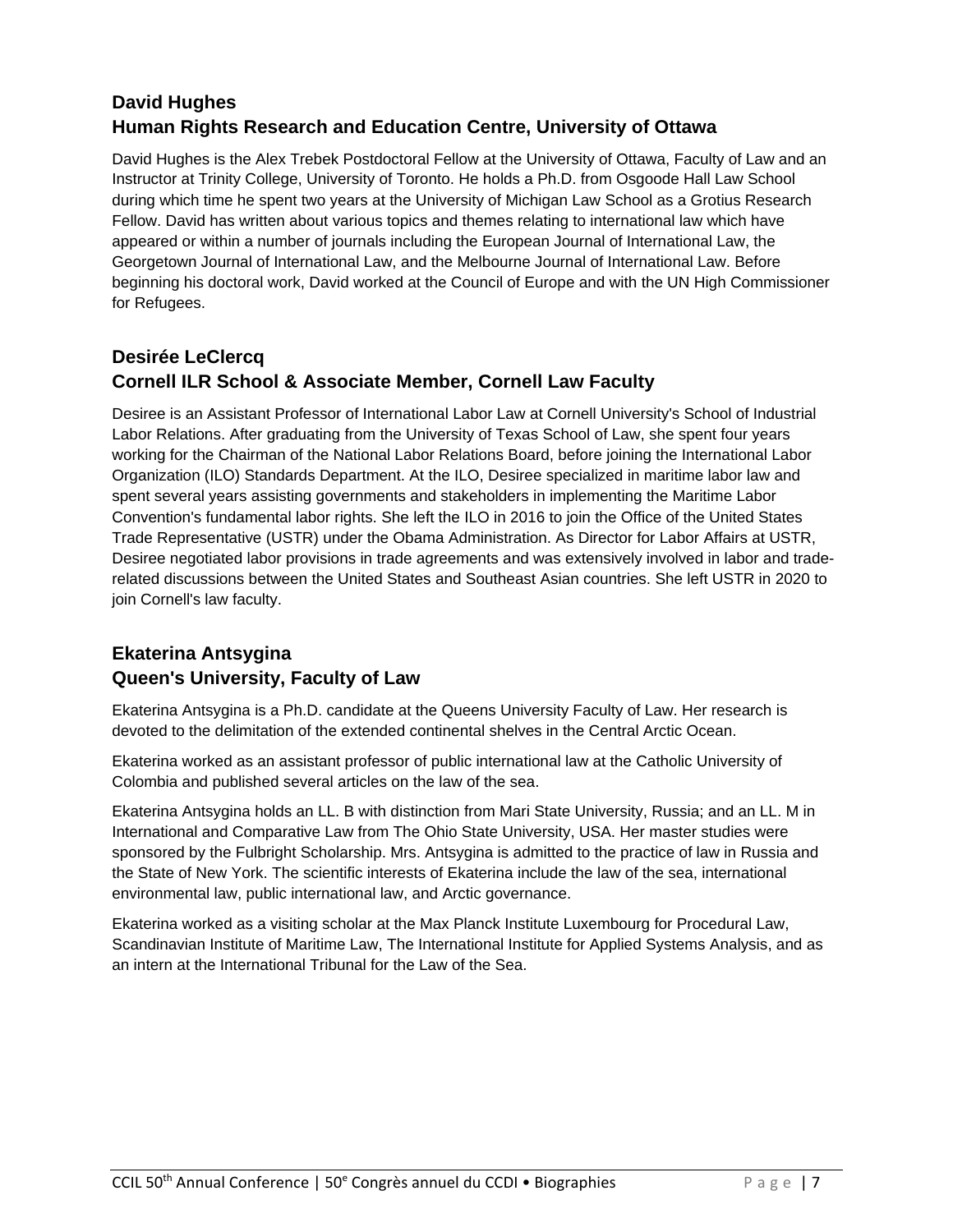# **Érick Sullivan Canadian Partnership for International Justice**

Avocat diplômé du baccalauréat en droit de l'Université Laval (UL), Érick Sullivan est directeur adjoint de la Clinique de droit international pénal et humanitaire (CDIPH) et coordonnateur du Partenariat canadien pour la justice internationale (PCJI). Au coeur d'un écosystème de formation en droit international à la Faculté de droit, il est un leader de l'enseignement clinique en droit international pénal, humanitaire et des droits humains, et est intervenu dans plusieurs conférences et formations au Canada, en Afrique et en Europe. Il a conçu et réalisé des projets de recherche et des activités scientifiques d'envergure, comme le PCJI et la Rencontre d'experts sur la collaboration entre les autorités nationales chargées des poursuites et les organisations non-gouvernementales. Coéditeur de Quid Justitiae, un blogue francophone dédié au droit international pénal et humanitaire, il siège au Conseil d'administration du Conseil canadien pour le droit international, ainsi qu'à son sous-comité des Bourses John. P. Humphrey.

## **Fady Zeidan The Global Fund to Fight Aids, Tuberculosis and Malaria**

Fady Zeidan is the General Counsel and Head of the Legal and Governance Department of the Global Fund to Fight AIDS, Tuberculosis and Malaria. He is a legal professional with more than 30 years of experience in international finance and development. Before joining the Global Fund, Mr. Zeidan served as Deputy General Counsel of the International Finance Corporation of the World Bank Group. He obtained his LL.M. at Harvard Law School, law degree at the Université Saint Joseph in Lebanon, and a degree in business law from Université de Droit, d'Economie et des Sciences Sociales in Paris II, France.

# **François Crépeau Former United Nations Special Rapporteur on the human rights of migrants (2011-2017)**

François Crépeau is Full Professor and the Hans & Tamar Oppenheimer Chair in Public International Law, at the Faculty of Law of McGill University. He was the Director of the McGill Centre for Human Rights and Legal Pluralism from 2015 to 2020. He is a member of the Scientific Committee of the European Union Agency for Fundamental Rights (Vienna, AT), the Chair of the Thematic Working Group: Migrant Rights and Integrations in Host Communities, KNOMAD - Global Knowledge Partnership on Migration and Development, World Bank Group (Washington, DC), and a member of the Advisory Committee of the International Migration Initiative of the Open Society Foundations (NY). He was the United Nations Special Rapporteur on the Human Rights of Migrants (2011-2017).

François Crépeau est professeur et titulaire de la Chaire Hans et Tamar Oppenheimer en droit international public, à la Faculté de droit de l'Université McGill. Il est membre du Comité scientifique de l'Agence pour les droits fondamentaux de l'Union Européenne (Vienne, AT), Président du Thematic Working Group: Migrant Rights and Integration in Host Communities, KNOMAD - Global Knowledge Partnership on Migration and Development, World Bank Group (Washington DC), et membre du Advisory Committee de la International Migration Initiative des Open Society Foundations (NYC). Il fut Rapporteur spécial des Nations Unies pour les droits de l'homme des migrants de 2011 à 2017.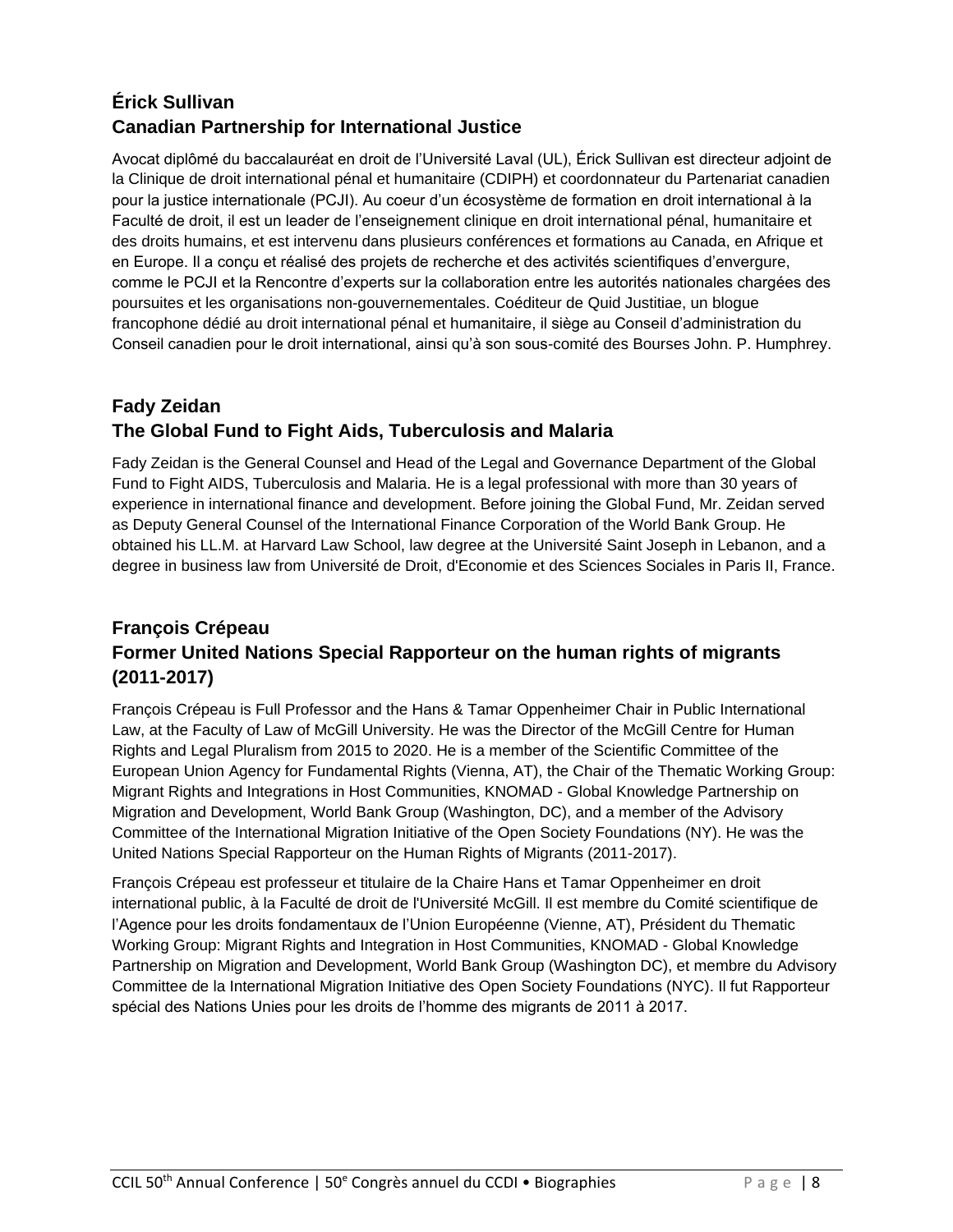# **Gabriel Swiney United States Department of State**

Gabriel Swiney is an international space lawyer for the U.S. Department of State. He advises the United States National Space Council as well as Department of State officials on all issues relating to international space law, as well as the nexus between international rules and domestic laws and regulations. Gabriel works directly with the highest levels of U.S. Government space policymakers as well as with private space actors.

Gabriel represents the United States internationally in negotiations with foreign governments and works with senior policymakers to implement and shape U.S. space policy. He is the Head of Delegation for the United States to the COPUOS Legal Subcommittee and was a member of the U.S. Government team that negotiated the Artemis Accords and a series of agreements to construct and operate the Gateway station in Lunar orbit. He was a primary author of the Artemis Accords, as well as a 2020 Executive Order setting our U.S. policy regarding space resources.

Gabriel is a frequent speaker at space law conferences, as well as on podcasts and other media relating to space law and policy.

In his nearly decade and a half of experience as an international lawyer, Gabriel Swiney has provided guidance to multiple United States National Security Advisors and Secretaries of State. He has successfully negotiated high-profile and complex arrangements with ministerial-level officials from foreign governments, as well as with militant and rebel groups around the world. He has taught undergraduates and law students, and he has published articles on a range of international law issues.

### **Jean Abboud The Global Fund to Fight Aids, Tuberculosis and Malaria**

Jean Abboud is a Principal Legal Counsel at the Global Fund to Fight AIDS, Tuberculosis and Malaria where he provides legal and policy advice on a wide range of institutional and corporate governance matters. Before joining the Global Fund Mr. Abboud served as Counsel at the Bank for International Settlements and worked in the private sector. He holds a Master's degree in international law from the Graduate Institute of International and Development Studies (Geneva), as well as a Bachelor of Civil Law (B.C.L.) and Bachelor of Laws (LL.B.) from McGill University. He is a member of the Québec and New York bars.

## **Jennifer Trahan New York University Center for Global Affairs**

Jennifer Trahan is Clinical Professor at NYU's Center for Global Affairs where she directs the Concentration in International Law and Human Rights, and teaches a variety of courses on International Law. She is a prolific scholar, having authored scores of law review articles and book chapters including on the International Criminal Court's crime of aggression. Her book, "Existing Legal Limits to Security Council Veto Power in the Face of Atrocity Crimes" was published in 2020 by Cambridge University Press. She holds various positions with the American Branch of the International Law Association and is on the Use of Force Committee of the International Law Association. She has served as an amicus curiae to the International Criminal Court on the appeal of the situation regarding Afghanistan, and served on the Council of Advisers on the Application of the Rome Statute to Cyberwarfare.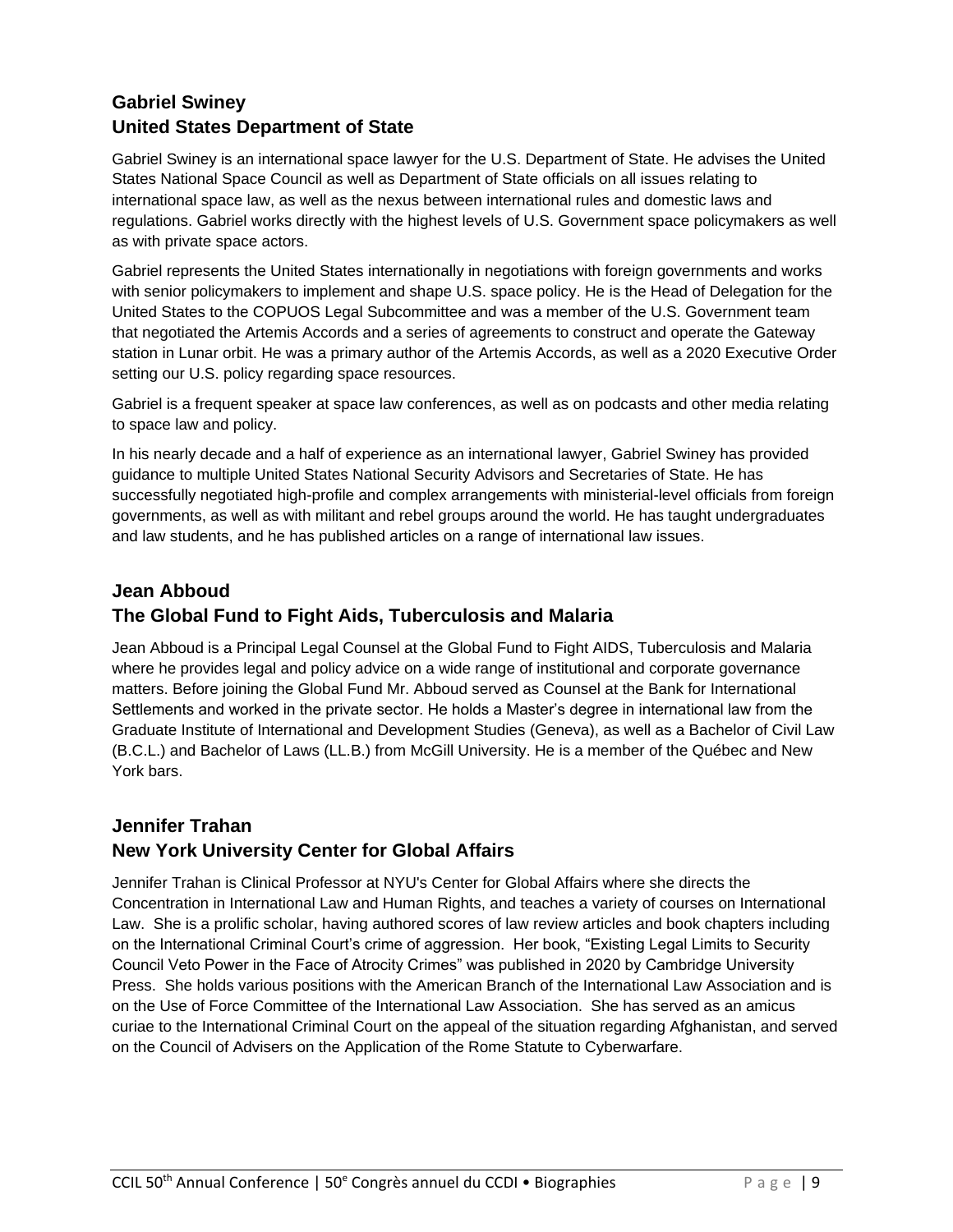# **Julia Grignon Co-Director of the International Criminal and Humanitarian Law Clinic**

Julia Grignon est professeure agrégée à la Faculté de droit de l'Université Laval où elle enseigne le droit international humanitaire, le droit international des droits de la personne et le droit international des réfugiés. Elle est l'une des codirectrices de la Clinique de droit international pénal et humanitaire et l'une des membres cofondatrices du Centre interdisciplinaire de recherche sur l'Afrique et le Moyen Orient. Elle dirige deux projets de recherche : Osons le DIH! Promotion et renforcement du droit international humanitaire :

une contribution canadienne ; L'application extraterritoriale des droits humains en contexte d'opérations militaires extérieures. Au sein de l'Université Laval, elle est également membre du Partenariat canadien pour la justice internationale. Julia Grignon est membre du conseil scientifique de l'Institut de Recherche Stratégique de l'École militaire (France) et membre du conseil d'administration de la Société Québécoise de Droit International.

Avant de rejoindre l'Université Laval, Julia Grignon a notamment été secrétaire internationale adjointe de la Fédération internationale de l'Action des Chrétiens pour l'Abolition de la Torture (Paris, France) et assistante de recherche et d'enseignement à la Faculté de droit de l'Université de Genève (Suisse). Elle est diplômée des Universités de Genève (Ph.D.), du Québec à Montréal (Maîtrise) et de Rouen (Licence).

Julia Grignon s'intéresse à toutes les branches du droit international relatives à la protection de la personne, mais son domaine de spécialisation est le droit international humanitaire qui a été son champ de recherches privilégié depuis plus de 10 ans. Elle est l'auteure de l'ouvrage L'applicabilité temporelle du droit international humanitaire (Genève: Schulthess, 2014), elle a dirigé l'ouvrage Hommage à Jean Pictet (Cowansville/Genève: Yvon Blais/Schulthess, 2016) et elle est également l'auteure de diverses publications dans le domaine.

Julia Grignon est membre du Comité pour le Concours Jean-Pictet depuis 2008 (présidente du comité de pilotage 2013, 2014, 2016 et 2017), et co-auteure au sein du Casebook Online portant sur le droit dans la guerre.

#### **Kathleen Claussen University of Miami School of Law**

Kathleen Claussen is Associate Professor at the University of Miami School of Law and Non-Resident Senior Fellow at the Georgetown Institute of International Economic Law. She is the author of more than 30 articles and essays concerning trade, investment, and international dispute settlement, among other related research areas. Among other leadership roles, she serves on the Executive Council and Executive Committee of the American Society of International Law and as co-Editor-in-Chief of the Journal of International Economic Law. Prior to joining the academy, Professor Claussen was Associate General Counsel at the Office of the U.S. Trade Representative (USTR). Earlier in her career, she was Legal Counsel at the Permanent Court of Arbitration in The Hague covering disputes between countries and investment law arbitrations. She is a graduate of the Yale Law School, Queen's University Belfast where she was a Mitchell Scholar, and Indiana University where she was a Wells Scholar.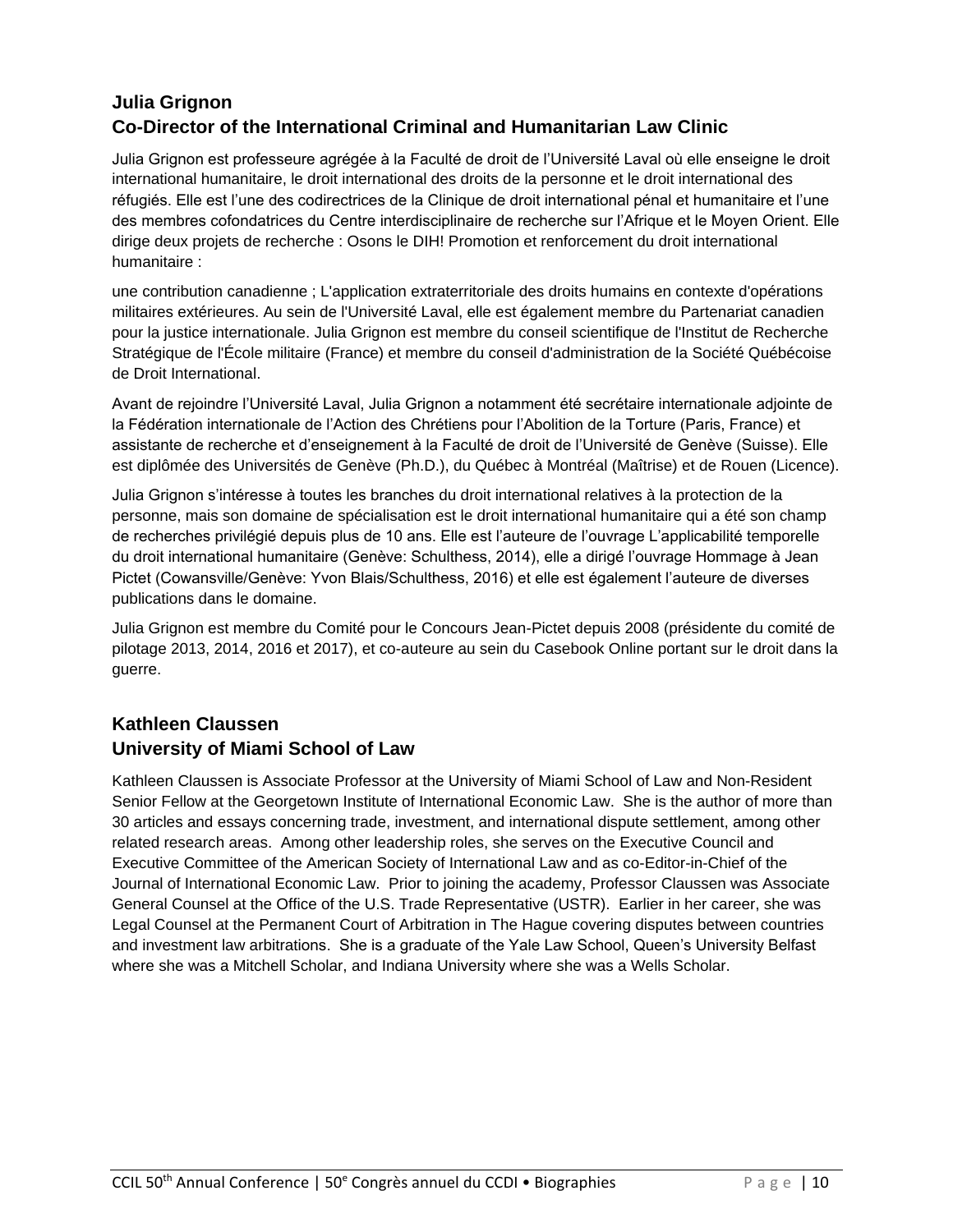# **Katrina Perehudoff Law Centre for Health and Life, University of Amsterdam**

Katrina Perehudoff, MSc LLM PhD, is a health scientist and legal scholar with over a decade of experience in pharmaceutical policy. She is currently a Senior Research Fellow and Co-Director of the Law Center for Health and Life at the Amsterdam Law School (UvA). She is also a Fellow at the Amsterdam Institute of Global Health & Development (AIGHD), the Amsterdam Centre for European Law and Governance (ACELG), and the WHO Collaborating Centre for Governance, Accountability, and Transparency in the Pharmaceutical Sector (University of Toronto). Katrina's research focuses on the development, formulation, implementation, and evaluation of law and policy interventions in the field of pharmaceuticals and public health. She draws on concepts, methods, and interpretive lenses from her training in health science and law. Katrina applies her research findings in practice through her involvement as a member of the Advisory Board of the Pharmaceutical Accountability Foundation and the European Association of Health Action International.

# **Ksenia Polonskaya Carleton University Department of Law and Legal Studies**

Ksenia Polonskaya is Assistant Professor at Carleton University, Department of Law and Legal Studies. She obtained Phd at Queen's University, Faculty of Law. Ksenia specializes in international and comparative law. Her current projects focus on ethics and diversity in international law.

## **Leah West Norman Paterson School of International Affairs, Carleton University**

Dr. Leah West is an Assistant Professor of International Affairs at the Norman Paterson School of International Affairs at Carleton University.

Leah practices, studies and publishes in the field of national security law. She completed her SJD at the University of Toronto Faculty of Law in 2020; her research explored the application of criminal, constitutional and international law to state conduct in cyberspace. Leah regularly lectures and engages with the media on her areas of research interest. She is also the National Administrator of the Canadian National Rounds of the Phillip C Jessup International Law Moot, and serves as Counsel with Friedman Mansour LLP.

Leah previously served as Counsel with the Department of Justice in the National Security Litigation and Advisory Group where she appeared before the Federal Court in designated proceedings and the Security Intelligence Review Committee. Before being called to the Ontario Bar in 2016, Leah clerked for the Honourable Justice Mosley of the Federal Court of Canada. Prior to attending law school, Leah served in the Canadian Armed Forces for ten years as an Armoured Officer; she deployed to Afghanistan in 2010.

# **Ling Chen McGill University Faculty of Law**

Ling Chen is a DCL candidate at McGill University, where he is studying legal institutions and education to deal with climate change. His doctoral thesis—Climate Clubs and the Law—is funded by McGill University, the Social Sciences and Humanities Research Council, and the Canadian Foundation for Governance Research. Ling was a member of the Centre for Studies and Research at the Hague Academy of International Law in 2020-21, during which he contributed a chapter "International Cooperation and Assistance as Legal Obligations in Epidemics and Disasters" for the book, Epidemics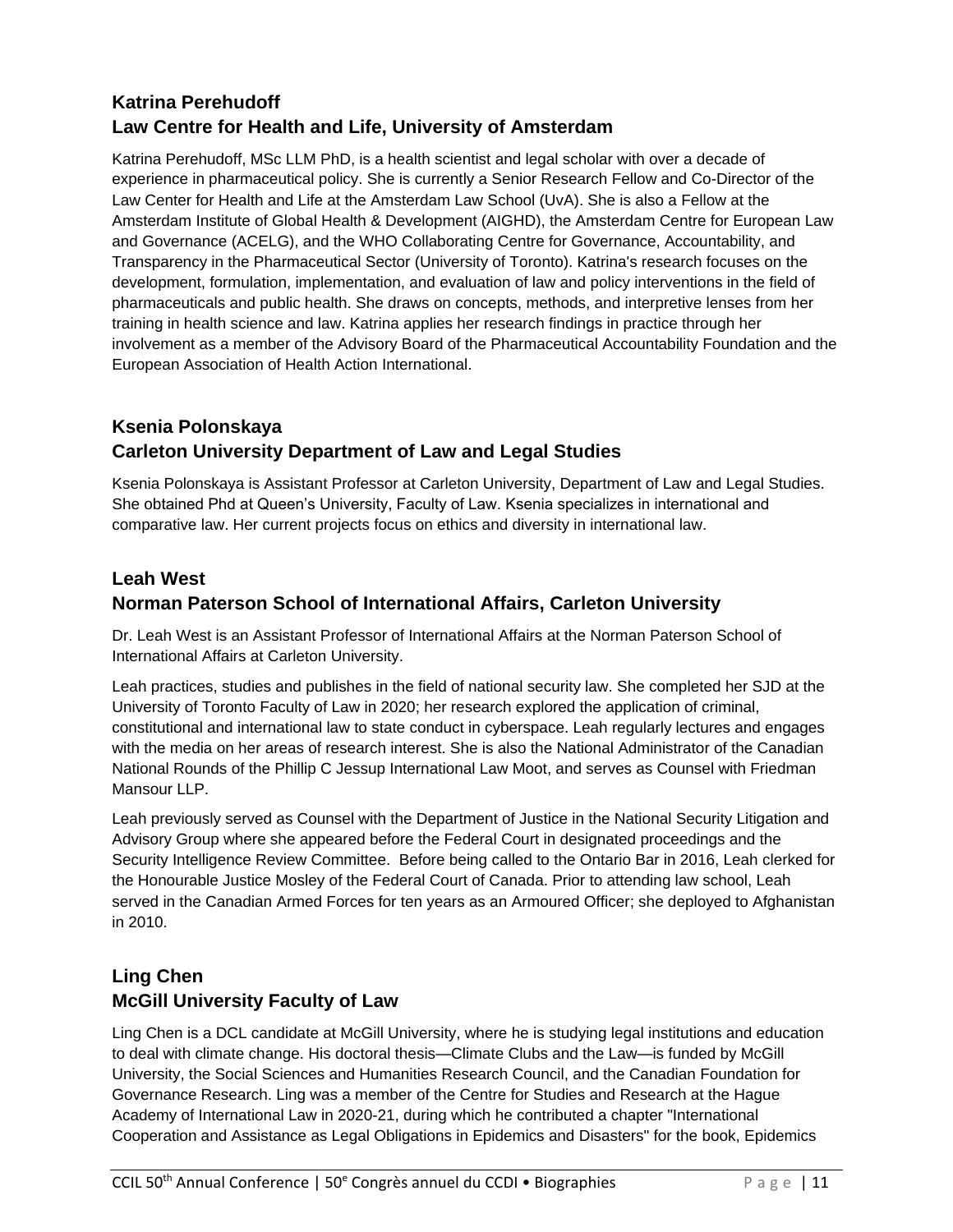and International Law. He has been selected by the Hague Academy to work on the joint project "Climate Change and the Testing of International Law" in 2022.

## **Lisa Oldring Stop Ecocide Canada**

Independent law and policy advisor with specialization in international human rights and humanitarian law, grounded in 20 years of practice with the United Nations and other international organizations. Principal author of UN reports on human rights and counterterrorism, global surveillance practices, and the use of force. Currently focused on the global climate crisis and human rights accountability, serving as Law and Policy Advisor for Stop Ecocide Canada; Vice-Chair, Biosphere Institute of the Bow Valley; and Member of the Board, Avocats Sans Frontières Canada.

#### **Marc-André Blanchard**

# **Former Ambassador and Permanent Representative of Canada to the United Nations in New York, Former Chairman and Chief Executive Officer of McCarthy Tétrault**

À titre de premier vice-président et chef, CDPQ mondial, Marc-André Blanchard est responsable des trois grandes directions régionales de la Caisse dans le monde, soit les États-Unis/Amérique latine, l'Europe et l'Asie-Pacifique. Il assume ainsi le leadership des activités des bureaux à l'international, en vue de poursuivre la diversification du portefeuille en abordant les différents marchés avec une vue d'ensemble. En plus de représenter la Caisse auprès d'intervenants clés dans des organisations mondiales, il a pour mandat de contribuer à en assurer la visibilité comme partenaire de choix dans les régions ciblées. Il siège au comité de direction et au comité Investissement-Risques.

M. Blanchard possède une longue feuille de route dans les domaines du droit, de la gestion et des affaires internationales. Avant de se joindre à la Caisse en septembre 2020, il a été ambassadeur et représentant permanent du Canada aux Nations Unies à New York, de 2016 à 2020. Au cours de son mandat, il a démontré un leadership de premier plan pour favoriser un meilleur alignement entre le capital et les objectifs de développement durable. De 2017 à 2020, il a siégé au conseil canadien de l'Accord de libre-échange nord-américain. Auparavant, il a été président du conseil et chef de la direction de McCarthy Tétrault, l'un des plus importants cabinets d'avocats au Canada. Au cours des 20 ans où il y a oeuvré, il a aussi été associé directeur pour le Québec, avocat plaidant et conseiller stratégique pour les entreprises.

En plus d'un baccalauréat en droit de l'Université de Montréal, M. Blanchard est titulaire d'une maîtrise en droit international public de la London School of Economics and Political Science. Il détient également deux maîtrises de la School of International and Public Affairs de l'Université Columbia : l'une en administration publique, l'autre en affaires internationales. Il a été admis au Barreau du Québec en 1992.

As Executive Vice-President and Head of CDPQ Global, Mr. Blanchard is responsible for CDPQ's three main regional operations outside of Canada: United States/Latin America, Europe and Asia Pacific. As such, he is responsible for CDPQ's international offices, with the objective of diversifying the portfolio by taking a holistic view in approaching the various markets. In addition to representing CDPQ with key stakeholders in global organizations, his mandate includes ensuring visibility as a partner of choice in targeted geographies. He sits on the Executive and Investment-Risk Committees.

Mr. Blanchard has a solid track record as a lawyer, as well as in business and international affairs. Before joining CDPQ in September 2020, he was Ambassador and Permanent Representative of Canada to the United Nations in New York from 2016 to 2020. In that role, he demonstrated exceptional leadership in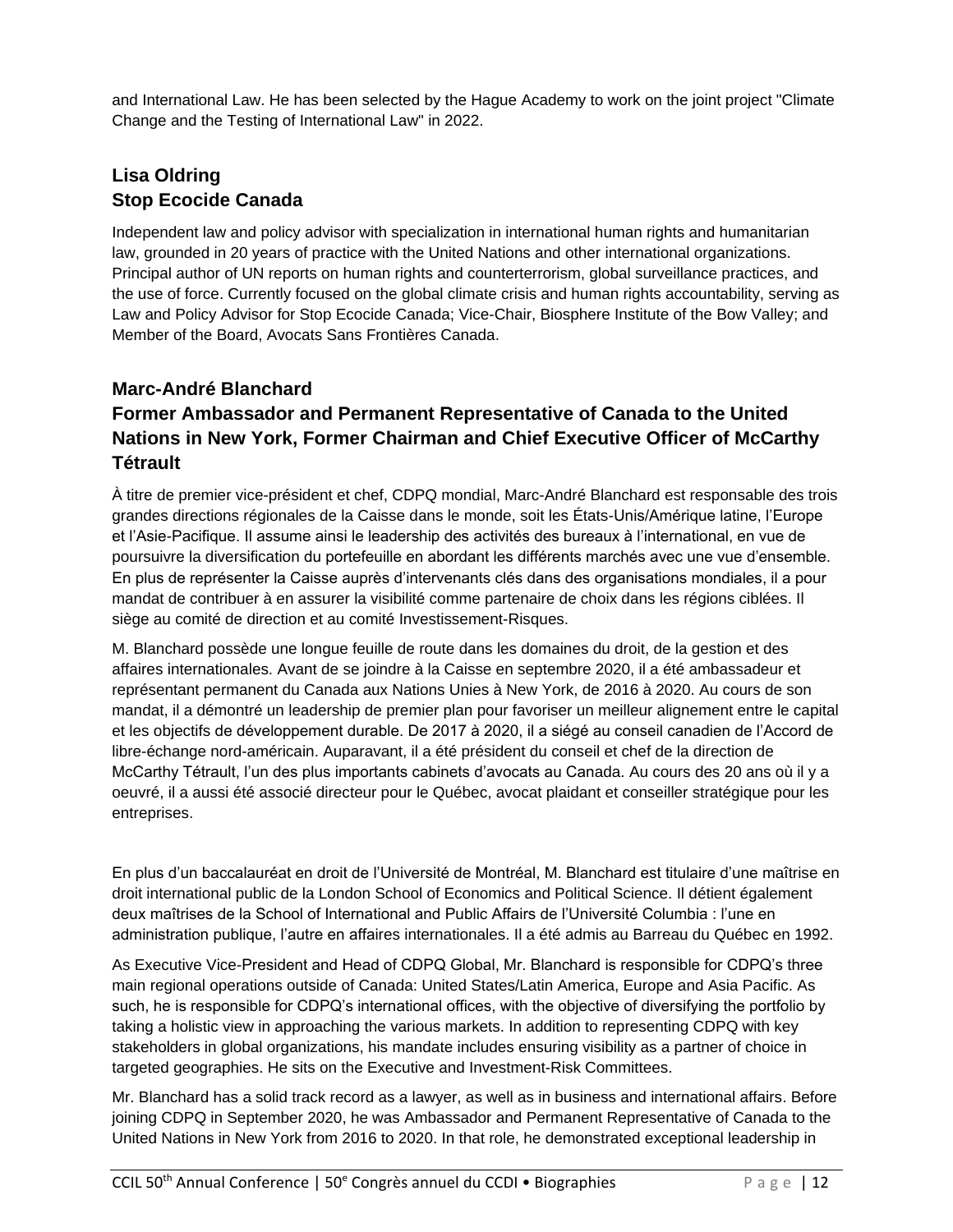promoting better alignment of capital with sustainable development. From 2017 to 2020, he sat on Canada's North American Free Trade Agreement Council. Prior to that, he was Chairman and Chief Executive Officer of McCarthy Tétrault, one of Canada's leading law firms. In the 20 years he worked there, he also served as Managing Partner for Québec, litigator and strategic advisor for companies.

In addition to a Bachelor of Laws from Université de Montréal, Mr. Blanchard holds an LLM in Public International Law from the London School of Economics and Political Science. He also holds a Master's in Public Administration and a Master's in International Affairs, both from the School of International and Public Affairs at Columbia University. He was called to the Québec Bar in 1992.

#### **Margot Hurlbert University of Regina Prof. Margot Hurlbert, Canada Research Chair, Tier 1 Climate Change, Energy, and Sustainability Policy Johnson-Shoyama Graduate School of Public Policy**

Margot has a B. Admin. (Great Distinction) from the University of Regina (1985), an LL.B. (Osgoode) (1987), an LL.M. (Osgoode) (2005) in Constitutional Law with a focus on energy, natural resource, indigenous and environmental issues, and a Ph.D. (University of Amsterdam) in Social and Behaviour Sciences with a thesis "Adaptive Governance of Disaster: Drought and Flood in Rural Areas" published by Springer. Her research interests focus on energy, climate change, agriculture, and water. Margot has led and participated in many SSHRC, NSERC and IDRC research projects, serves on the editorial boards of international journals, is a Senior Research Fellow of the Earth Systems Governance Project, and the Lead of the Science, Technology and Innovation Research Cluster at Johnson Shoyama Graduate School of Public Policy in Regina. Margot is Coordinating Lead Author of a chapter of the Special Report of the Intergovernmental Panel on Climate Change on Land and Climate and a Review Editor and contributing author for AR6 (WGI and WGII).

#### **Mathilde Doucet Université Laval Faculty of Law**

I'm a Ph.D. Candidate at Laval University in Quebec City. I graduated with a Bachelor's degree (LL.B) in private and criminal law from Lorraine University in France. I continued her education at Starsbourg University, where I did a first year of a Master's in International and European law. I then applied at Laval University, where I was accepted to the Master's program in Fundamental Rights (LL.M). After my graduation, I started a PhD on the protection of LGBT+ in armed conflicts in September 2018 (LL.D). I'm also a teaching assistant at the Clinique de droit international pénal et humanitaire and a member of the research project Osons le DIH! Promotion and enhancement of IHL: a Canadian contribution. I am also currently contributing to the update of the Customary International Humanitarian Law database of the ICRC.

#### **Megan Darby Climate Home News**

Megan Darby is the editor of Climate Home News, an award-winning news site specialising in the international politics of the climate crisis. Her mission is to make space for original reporting that informs and inspires action, while holding power to account. In her reporting career, Megan made waves at UN shipping talks, getting temporarily banned over an investigation into who was blocking a climate deal for the sector. Other highlights include the inside story of the "lionesses" behind net zero.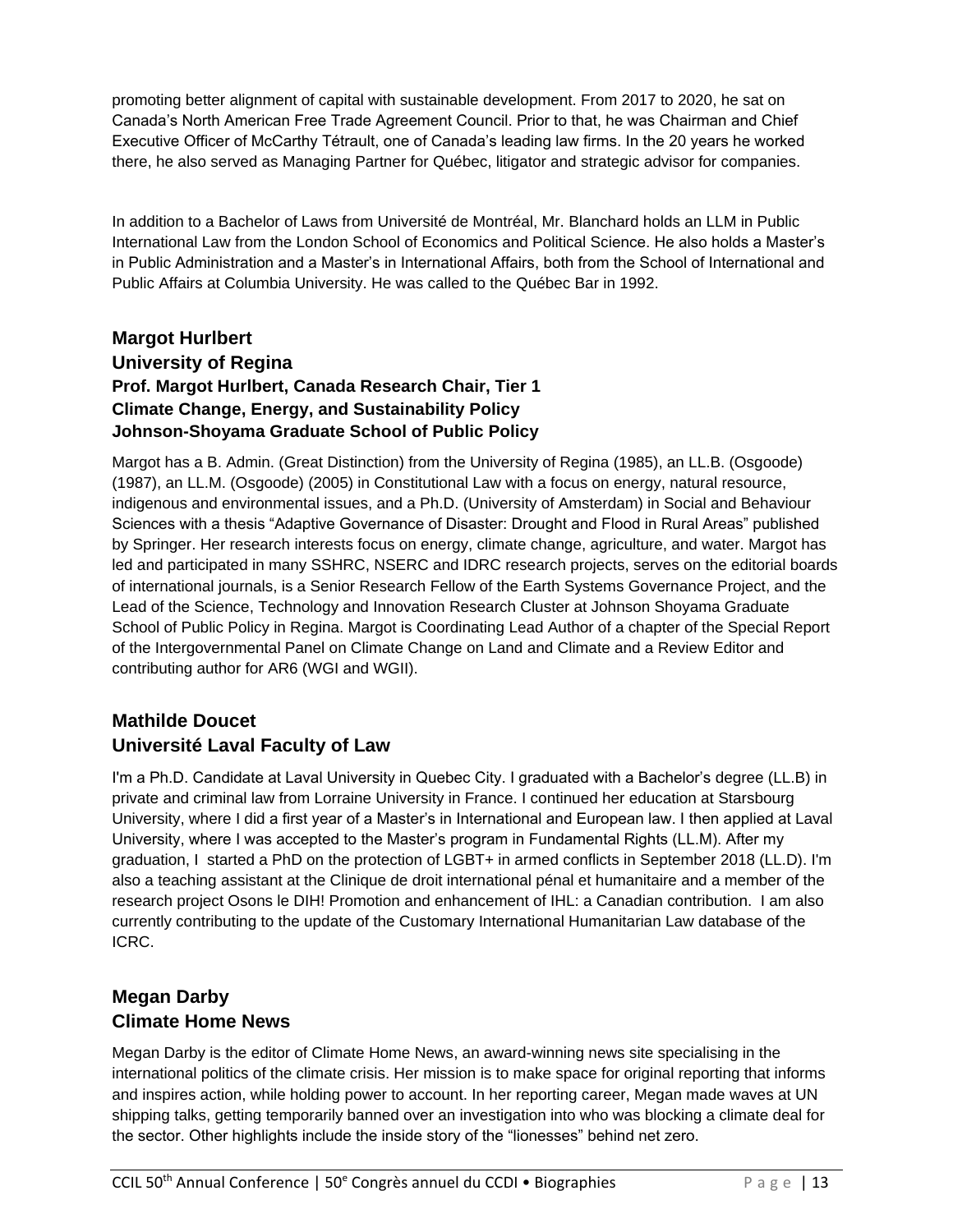# **Obiora Okafor Johns Hopkins University, SAIS**

Professor Obiora C. Okafor is the Edward B. Burling Chair in International Law and Institutions at John Hopkins University's School of Advanced International Studies in Washington DC, USA. He is also the UN Independent Expert on Human Rights and International Solidarity and a former Chairperson of the UN Human Rights Council Advisory Committee. He has held the York Research Chair in International and Transnational Legal Studies at the Osgoode Hall Law School of York University, Toronto, Canada, and the Gani Fawehinmi Distinguished Chair in Human Rights Law at the Nigerian Institute of Advanced Legal Studies. He has also served as a Visiting Professor at a number of universities and institutes around the world. He was conferred the Award of Academic Excellence of the Canadian Association of Law Teachers in 2010 and the Gold Medal for Exceptional Research and Major Contributions to Jurisprudence of the Nigerian Institute of Advanced Legal Studies in 2013. He is the author or co-editor of seven books and over one hundred and twenty articles and other scholarly pieces.

## **Olabisi D. Akinkugbe Dalhousie University, Schulich School of Law**

Olabisi D. Akinkugbe is an Assistant Professor and the Viscount Bennett Professor of Law at the Schulich School of Law, Dalhousie University. Professor Akinkugbe is a founding editor of Afronomicslaw.org blog which focuses on all aspects of international economic law as they relate to Africa and the Global South, and the African Journal of International Economic Law. He sits in the board of the Journal of International Economic Law, the Canadian Branch of the International Law Association and is a Co-Editor of the Nigerian Yearbook of International Law.among others.

Professor Akinkugbe's research interests cut across international economic law, international human rights law, international investment law, law and development, international courts, and business law as they relate to Africa. He explores these issues from the national, regional, and international contexts. He uses interdisciplinary materials from political science, sociology, international development studies, economics and history to explore issues of economic development and international economic law.

# **Oonagh Fitzgerald Senior Fellow, Human Rights Research and Education Centre, University of Ottawa**

Dr. Fitzgerald is Senior Fellow at the Human Rights Research and Education Centre of the University of Ottawa, Co-chair of the Canadian Environmental Domestic Advisory Group established under the Comprehensive Economic Trade Agreement and a Director of International Law Association of Canada.

She has an extensive and varied career as a bilingual senior executive in the federal public service, providing strategic leadership, mentorship and crisis management in legal policy, advisory and litigation services in international law, national security, public law, human rights and governance at the following departments: Justice Canada, Human Resources Development Canada, National Defence and the Canadian Forces, and the Privy Council Office.

She served as president or director on several not-for-profit Boards, leading or contributing to the development of the strategic vision for the organization, analyzing and directing finances, human resources, projects and priorities, and ensuring best-in-class corporate governance.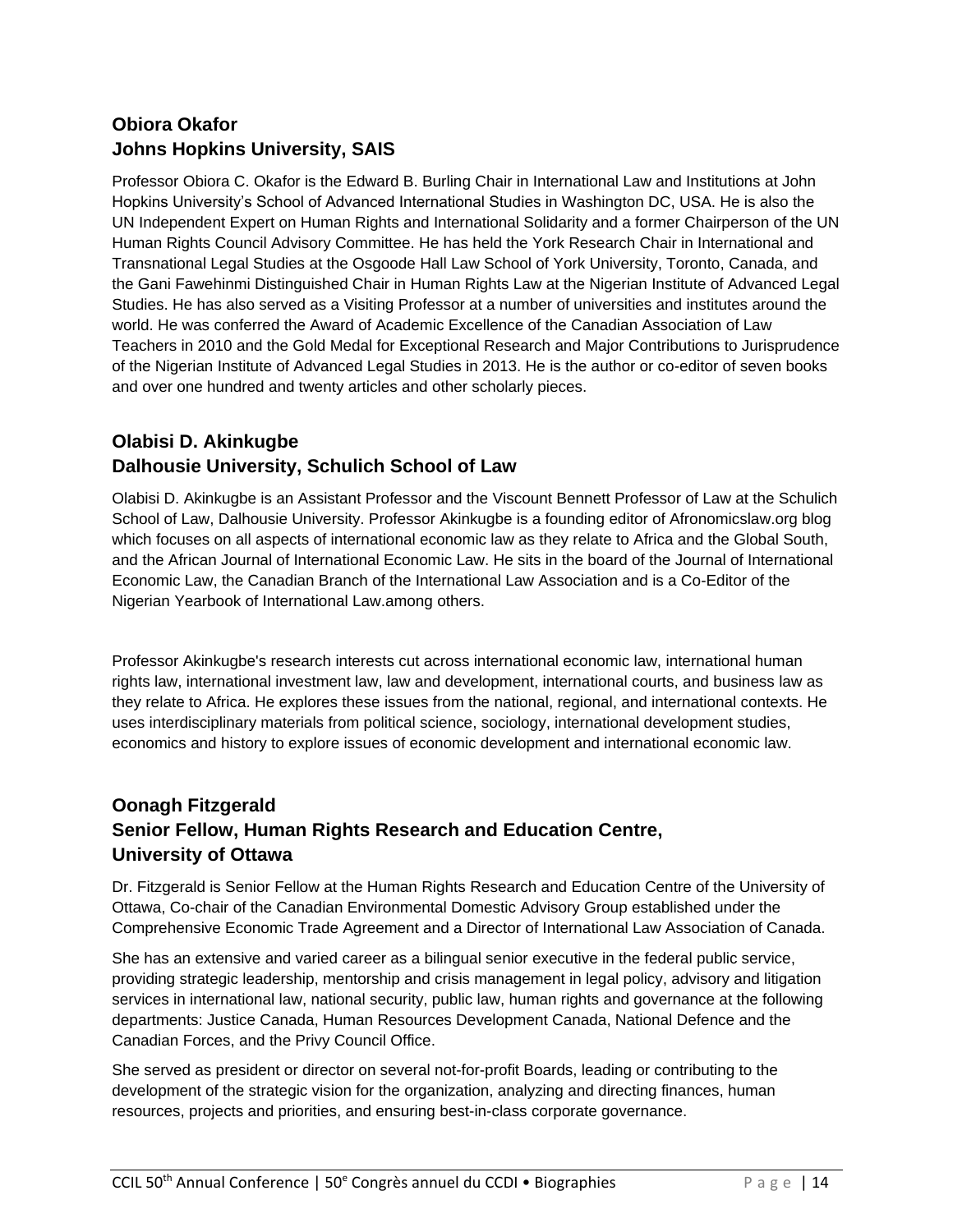Oonagh created, led and completed the work of the International Law Research Program at the independent, nonpartisan think tank setting of the Centre for International Governance Innovation (CIGI), delivering policy relevant research and capacity building on cutting-edge issues of international economic, environmental, Indigenous and intellectual property law and innovation, and their human rights and gender equality dimensions.

Dr. Fitzgerald taught at the University of Ottawa (Faculty of Law and Telfer School of Management), Carleton University Department of Law, the Balsillie School of International Affairs, l'Institut international du droit de l'homme in Strasbourg, and the International Institute of Humanitarian Law in San Remo. She has mentored many graduate students, post-doctoral fellows, and emerging scholars.

Recognized as a thought leader, Oonagh has been interviewed for local, national and international news, television and radio. She has written, edited and co-edited books, essay series, articles, policy briefs and commentaries. She has presented as a keynote speaker and panelist and organized or co-organized national and international conferences and workshops on diverse topics (e.g., corporate governance, gender, Indigenous people's rights, climate change, new technology, innovation, sovereign debt, trade).

Ms. Fitzgerald earned advanced degrees: a B.F.A. (Honours) from York University, an LL.B. from Osgoode Hall Law School, an LL.M. from the University of Ottawa, an S.J.D. (Doctor of Juridical Science) from the University of Toronto, and an M.B.A. from Queen's University. She has begun studies for an INDI PhD in Fine Arts at Concordia University.

Outside interests include playing classical guitar, visual arts, gardening, walking and swimming.

# **Payam Akhavan Massey College, University of Toronto and Member of the Permanent Court of Arbitration at The Hague**

Professor Payam Akhavan, LLM SJD (Harvard) is Senior Fellow at Massey College, University of Toronto, Member of the Permanent Court of Arbitration, Special Advisor on Genocide to the ICC Prosecutor, and former Legal Advisor to the ICTY Prosecutor (1994-2000) at The Hague. He was previously Full Professor at McGill University Faculty of Law (2005-20), with other appointments at Yale, Oxford, Paris Nanterre, and Sciences Po. In 2017, he delivered the CBC Massey Lectures "In Search of a Better World".

Professor Akhavan is recipient of the 2021 Human Rights Award of the Law Society of Ontario. He has appeared as counsel before the International Court of Justice, the European Court of Human Rights, and the Supreme Court of Canada. He also serves as Senior Advisor to Global Affairs Canada on the Ukraine International Flight PS752 tragedy, is Canadian Co-Chair of the Raoul Wallenberg Centre for Human Rights, and Co-Founder of the Iran Human Rights Documentation Centre.

#### **Raghavi Viswanath European University Institute and Public International Law and Policy Group**

I am a PhD researcher in international human rights law at the European University Institute. My doctoral project tries to re-articulate cultural rights using vocabularies and grammars from the Global South. Alongside the PhD, I am a consultant for cultural rights collectives in the Indian state of Tamil Nadu, a senior research associate at the Public International Law and Policy Group, and a visiting lecturer at the National Law School of India University.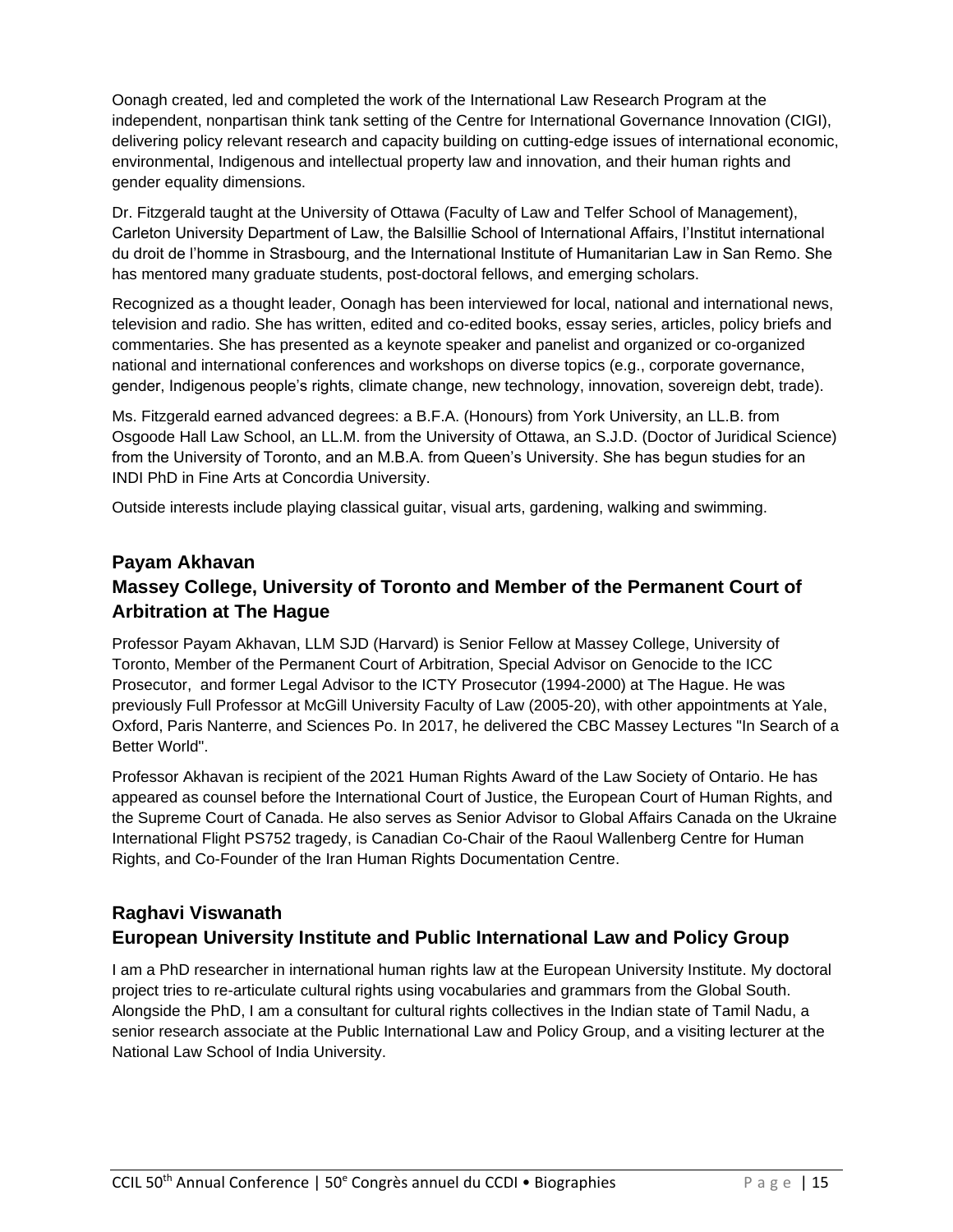# **Romélien Colavitti Université Polytechnique Hauts-de-France**

Specialist in European Subnational Authorities Law & Cross-Border Cooperation, I'm currently Asylum Law Judge at the French National Court of Asylum & I was, during ten years, Expert for the European Commission for Democracy through Law ("Venice Commission", Council of Europe).

Spécialiste de droit européen des collectivités territoriales et de coopération transfrontière, je suis aussi Juge-assesseur auprès de la Cour nationale du droit d'asile et j'ai exercé, durant dix ans, les fonctions d'expert auprès de la Commission européenne pour la démocratie par le droit ("Commission de Venise", Conseil de l'Europe).

#### **Sabaa Ahmad Khan David Suzuki Foundation**

Dr. Sabaa Khan is an international environmental lawyer and Director-General for Québec & Atlantic Canada at the David Suzuki Foundation. She also leads the Foundation's Climate Solutions portfolio. A member of the World Commission on Environmental Law of the IUCN and the Barreau du Québec, Dr. Khan has held expert appointments on the NAFTA Advisory Council on the Environment (Government of Canada), the North American Commission for Environmental Cooperation, and the UN Expert Group on LIRA Guidance (UNEP). She is a former Senior Researcher of the Centre for Climate Change, Energy & Environmental Law (Finland), where she led research projects on global environmental governance and lectured on WTO Law & Environment. Her analyses on international law, trade and environment linkages, human rights, and global governance have been widely published, including by the Nordic Council of Ministers, the United Nations University - Institute for Sustainability and Peace, the Leiden Journal of International Law and Cambridge University Press. Dr. Khan holds law degrees from McGill University (DCL), Université de Montréal (LL.M.), and the University of Ottawa (LL.L.). She is also a pianist and member of the Society of Composers, Authors and Music Publishers of Canada.

## **Sean Stephenson Dentons LLP**

Sean Stephenson is a senior associate focusing on international trade, investment, arbitration, government contracts, anti-corruption, and public international law.

Throughout his practice, Sean has gained extensive experience in investment treaty arbitration, including acting in multiple cases under the UNCITRAL Arbitration Rules with respect to all phases of proceedings in complex disputes throughout the Americas and Europe. He has acted in and advised on cases under the NAFTA, CAFTA-DR, CPTPP and bilateral investment treaties in a large number of sectors. He has also acted in commercial arbitrations under the ICDR Arbitration Rules.

In international trade matters, Sean maintains a significant practice, including WTO law, free trade agreements, antidumping and countervailing duties, import and export controls, sanctions, and customs. He regularly advises and acts for private parties and governments on the full panoply of international and domestic trade law and policy. This frequently involves a multi-jurisdictional approach including the incorporation of ESG and business and human rights supply chain considerations. He has served as counsel in trade and investment matters before arbitral tribunals, federal boards, departments, ministries, the Canadian International Trade Tribunal, the Federal Court of Canada and the Federal Court of Appeal. In all matters, he is known to use the full range of legal tools to create leverage for clients in discussions with regulators, disputes, investigations, and in enforcement.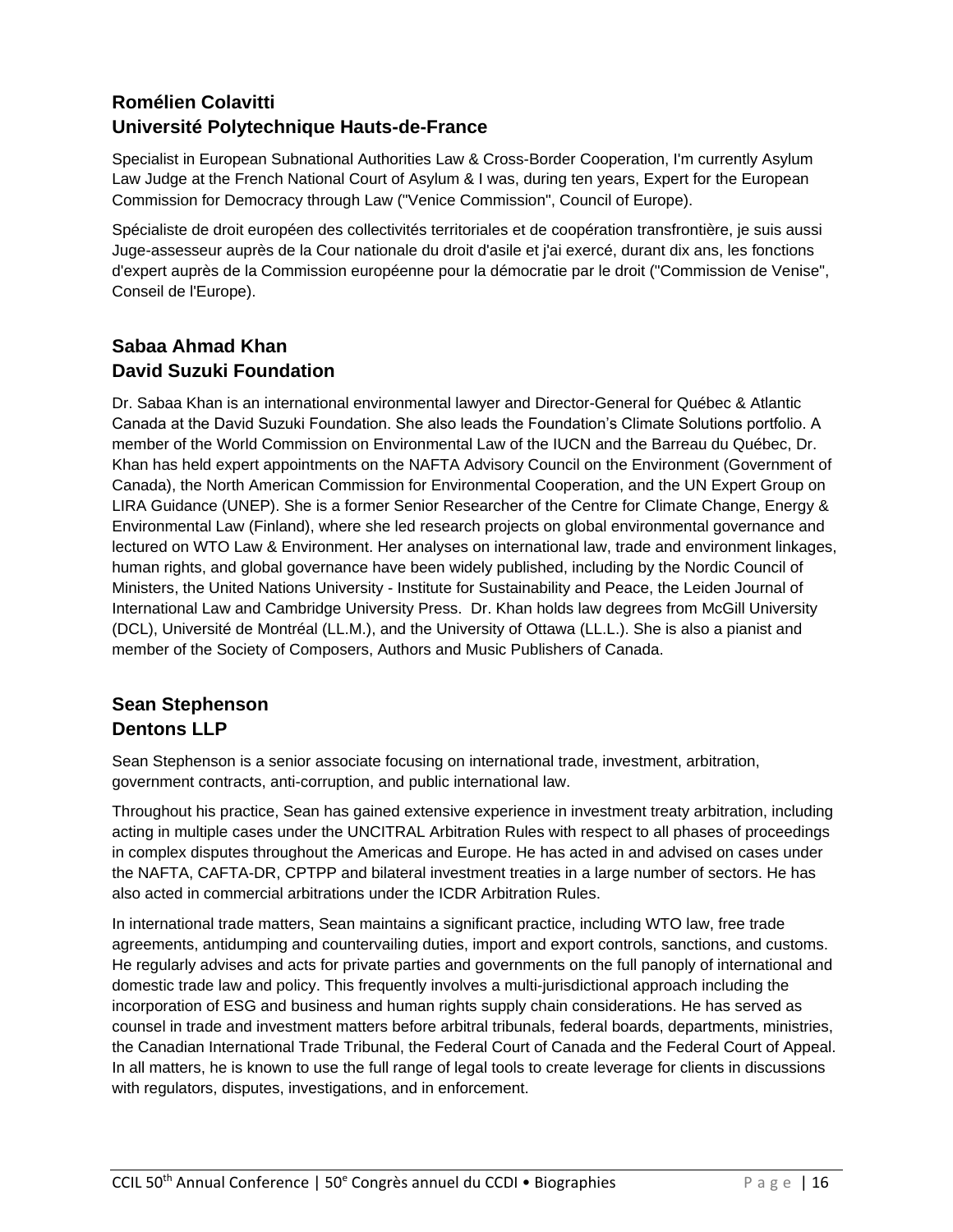# **Simon Cridland Global Affairs Canada**

Simon Cridland was born in Jamaica, West Indies. He received a bachelor of science degree in earth sciences from the University of Waterloo, in Waterloo, Ontario and a bachelor of laws degree from the University of British Columbia in Vancouver, British Columbia. Following his call to the Bar of Ontario, he practised law at the law firm of Blaney, McMurtry in Toronto, Ontario, and later joined Foreign Affairs and International Affairs Canada, in Ottawa.

Simon's first posting was to Bogotá, Colombia where he served as the third, and later second secretary at the Embassy of Canada. His second posting was to Havana, Cuba where he served as first secretary, and later counsellor at the Embassy of Canada to Cuba.

In 2010, Simon joined the High Commission of Canada in India as counsellor and head of the advocacy programme. In 2013, he was cross-posted to Madrid where he served as counsellor and head of the political section at the Embassy of Canada to Spain.

In Ottawa, Simon has worked as analyst for Latin America and the Caribbean in the Privy Council Office, on international corruption issues as legal officer in the Criminal, Security and Treaty Law Division of Global Affairs Canada and, from September 2017 to September, as deputy director and head of the Oceans Law Section at Global Affairs Canada.

He is currently in Portuguese language training in preparation for an assignment to the Embassy of Canada to Brazil in 2022.

## **Stephen Randall Global Affairs Canada**

Stephen Randall is a practicing lawyer with 26 years' experience at Global Affairs Canada. He has a Bachelor of Laws (LL.B.) from Queen's University at Kingston and a Masters in Business Administration (M.B.A.) from the University of Windsor. He is called to the Bar of British Columbia.

After several years practicing law in Vancouver, he joined the Department of Foreign Affairs in 1995 as a management and consular officer. Later he moved into the Political and Economic stream. He was Canada's Consular officer in Dubai from 1997- 2000 where he was responsible for consular matters throughout the UAE. He was cross posted to Nairobi as First Secretary from 2000-2003 where he was responsible for political, economic and security analysis for Kenya, Somalia, Uganda, Eritrea and Southern Sudan. He was cross posted again to Kinshasa as a Counselor from 2003-2006, where he was responsible for political and security analysis during the transitional government period in the DRC, and working with the UN Mission (MONUC). Later he was posted as Counsellor to the Canadian Embassy in Cairo from 2011 - 2014 where he acted as the Deputy Head of Mission.

In Ottawa, Stephen has worked as a Legal Officer in the Oceans and Environment Law Division where he dealt with several multilateral agreements on biological diversity, wildlife, chemicals and pollution, and also bilateral and multilateral environmental agreements and the environmental chapter of free trade agreements. These included bilateral Environmental Agreement negotiations with Jordan, Panama, CARICOM, Central America and Morocco. He was Director of the Continental Shelf Division from 2014- 2019 working on Canada's submissions to the Commission on the Limits of the Continental Shelf for the Atlantic and Arctic Ocean, and recently the Director of the Treaty Law Division. He is currently the Director of the Oceans, Environment and Aerospace Division.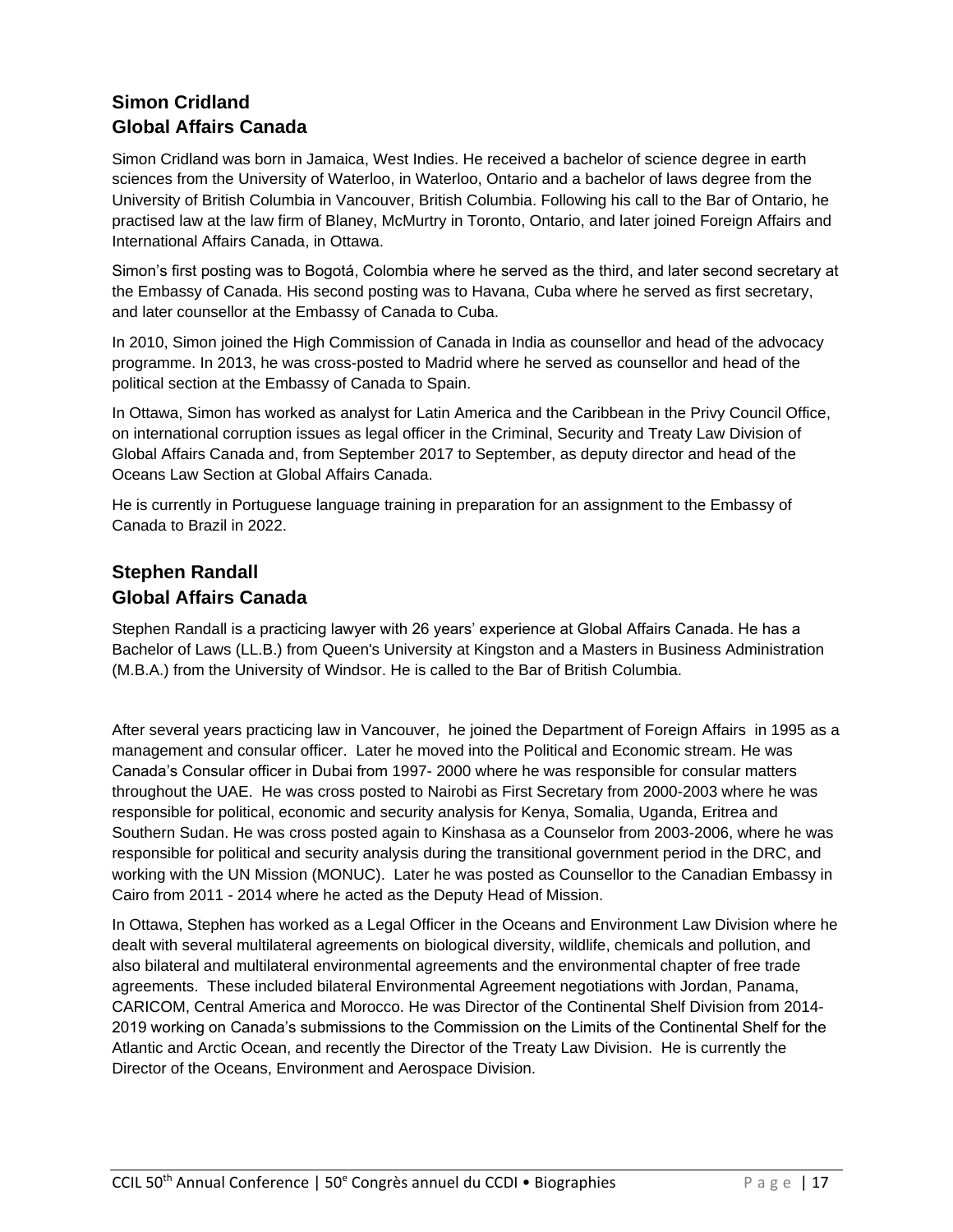# **Sujith Xavier University of Windsor, Faculty of Law**

Sujith Xavier LLB., LLM., PhD., is an associate professor at the Faculty of Law, University of Windsor, situated on the traditional territories of the Three Fires Confederacy of First Nations, comprised of the Ojibwa, the Odawa, and the Potawatomi. Sujith's research spans domestic and international legal theory, including Third World Approaches to International Law (TWAIL), transitional justice and Canadian administrative law and racialization. He is one of the co-editors of Decolonizing Law: Indigenous, Third World and Settler Perspectives (Routledge, 2021). He is a founding member of the Editorial Collective of Third World Approaches to International Law Review (TWAILR.com). Sujith has significant experience working with grassroots organizations in Sri Lanka. He is a member of the Law Society of Ontario and has appeared before the Supreme Court of Canada and the Canadian Federal Court and Federal Court of Appeal. At the Faculty of Law, he teaches Legal Theory to Master of Law (LL.M.) students and Public International Law, Administrative Law and Race & the Law to JD students.

## **Thomas Roos Université Laval Faculty of Law**

Originaire de France, Thomas a commencé ses études à l'Université de Nancy II où il a obtenu son diplôme de licence en droit général. Fasciné par le droit international, il est parti dans un premier temps à l'Université de Strasbourg, où il a validé un Master 1 en droit international et européen, puis à l'Université Laval, au Canada, dans le cadre d'une maîtrise en droit international et transnational. C'est là qu'il s'est pris de passion pour le Droit international humanitaire et les autres corpus liés la protection de la personne humaine en période de conflit armé. Il a débuté un doctorat en Septembre 2018, à travers une thèse portant sur l'application extraterritoriale des droits humains en période de conflit armé. Il est coordinateur du projet de recherche du même nom mené par la professeure Julia Grignon, ainsi que du projet Osons le DIH! Promotion et renforcement du DIH : une contribution canadienne. Finaliste de l'édition 2019 du concours de droit international humanitaire Jean Pictet avec l'Université Laval, Thomas a ensuite été coach en 2020 aux côtés de Clémence Bouchart, et en 2021 aux côtés de Mathilde Doucet. Thomas est également étudiant superviseur à la Clinique de droit international pénal et humanitaire dans le cadre de la mise à jour des bibliographies du Casebook Online.

## **Valerie Hughes Bennett Jones LLP**

International trade and investment; former Director, Legal Affairs Division, World Trade Organization (WTO); former Director, WTO Appellate Body Secretariat; 22 years with Government of Canada; MPIA Pool of Arbitrators; CUSMA and CPTPP rosters.

## **Wolfgang Alschner University of Ottawa Faculty of Law (Common Law Section)**

Wolfgang Alschner is an empirical legal scholar specialized in international economic law and the computational analysis of law. He has just finished a book "Investment Arbitration and State-Driven Reform: New Treaties, Old Outcomes" forthcoming with OUP in 2022. The book explores how a recent generation of investment agreements is being undermined by the continued existence of older treaties and the case law rendered in their litigation.